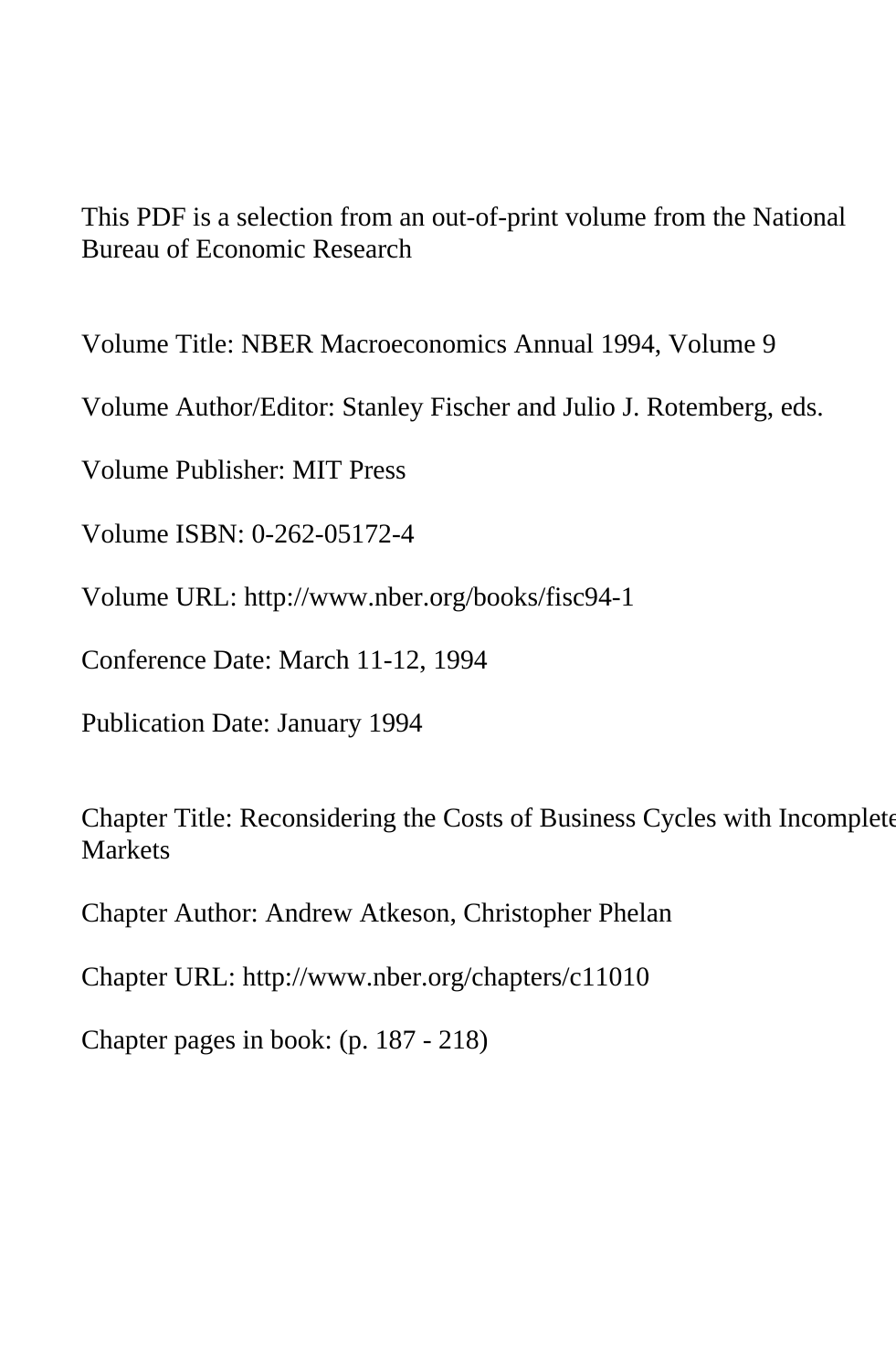# **Andrew Atkeson and Christopher Phelan**

**UNIVERSITY OF PENNSYLVANIA AND NBER, AND NORTHWESTERN UNIVERSITY AND UNIVERSITY OF WISCONSIN-MADISON** 

# **Reconsidering the Costs of Business Cycles with Incomplete Markets**

### **1. Introduction**

**In Models of Business Cycles, Robert Lucas (1987) puts forward a disarmingly simple argument that the potential welfare gains from eliminating the fluctuations in aggregate consumption associated with business cycles are, at best, extremely small. His argument is as follows: Assume**  that aggregate consumption is described by the statistical model  $c<sub>i</sub> =$  $(1 + g)^t z_t$ , where  $z_t$  is a lognormally distributed random shock and  $(1 + g)$  is a deterministic trend. Assume that there are complete markets **or perfect insurance against individual income risk, and that consumers have identical constant relative risk aversion (CRRA) preferences, so that individual consumption is simply a fraction of aggregate consumption. Then ask the question, How much would consumers pay to move to a world in which aggregate (and individual) consumption has no fluctuations? In this alternative world, aggregate consumption is de**scribed by the model  $c_t = (1 + g)^t$ . In particular, solve for the fraction  $\lambda$ **of consumers' current consumption stream that satisfies** 

$$
E_0 \sum_{t=0}^{\infty} \beta^t ((1+\lambda)(1+g)^t z_t)^{\gamma} = \sum_{t=0}^{\infty} \beta^t (1+g)^{t\gamma}.
$$
 (1)

Interpret  $\lambda$  as the constant fraction of aggregate consumption at each **date, and state that consumers would need to be paid to give them the same utility they obtain from the consumption stream with no aggre-**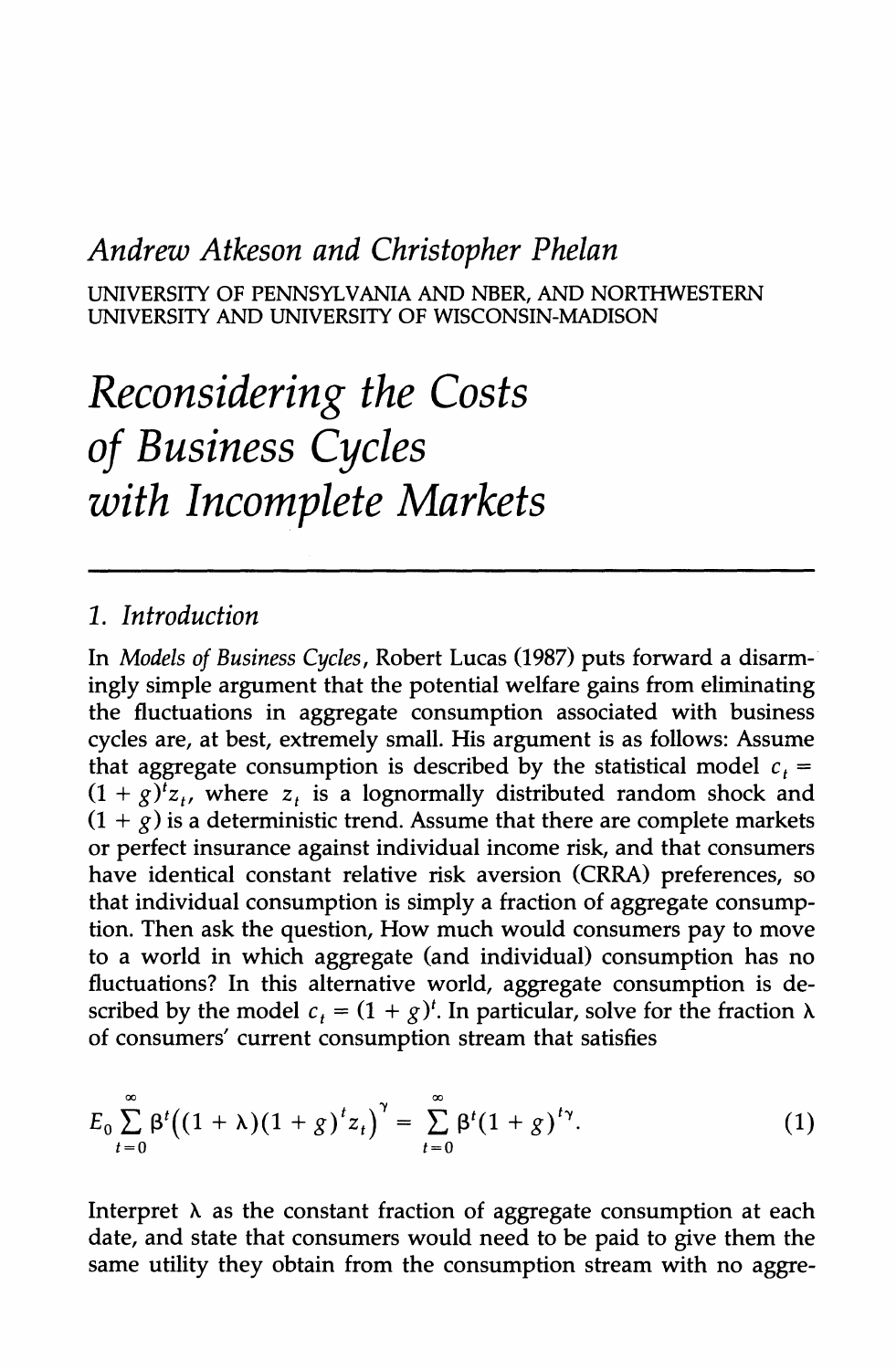gate fluctuations. With the assumption that  $log(z<sub>t</sub>)$  is distributed  $\widetilde{N}(-\sigma_{\tau}^2/2, \sigma_{z}^2)$  we can calculate  $(1 + \lambda) = \exp((1 - \gamma)\sigma_{z}^2/2)$ . Using numbers like  $\gamma = 0$  (log utility) or  $\gamma = -4$  for the curvature of the utility function and .013 for  $\sigma_z$ , the standard deviation of aggregate consumption around trend, we get welfare costs of  $\lambda = .00008$  or **.00042. That is, we get the answer that the welfare costs of aggregate fluctuations are virtually zero.** 

**One concern about Lucas's calculation of the welfare costs of aggregate fluctuations centers on the assumption in his model that there are complete markets for insuring individual income risk. In particular, in a setting with substantial idiosyncratic income risk and incomplete markets for sharing that risk, the marginal utility of consumption for each individual in the economy can be considerably more variable than would be the case if there were complete markets. Given this possibility, it would seem that large welfare gains might be obtained from a countercyclical policy if that policy, directly or indirectly, allowed consumers to obtain smoother consumption streams in equilibrium.** 

**In this paper, we measure the potential welfare gains from countercyclical policy in an economy with incomplete markets. In the course of conducting this measurement, we focus on two questions as central to the determination of those potential gains: (1) What is the likely effect of countercyclical policy on the nature of the income risk faced by individuals in the economy? and (2) What are the likely general equilibrium effects brought about as asset prices change due to the implementation of countercyclical policies? In taking up the first question, we see it as critical to distinguish whether the main effect of countercyclical policy is to reduce directly the income risk faced by each individual or is simply to reduce the correlation across individuals in the income risk that they face. In either situation, countercyclical policy will have a general equilibrium effect on welfare if it changes asset prices. However, in the second situation, the situation in which countercyclical policy simply reduces the correlation across individuals in the risks that they face, this is the only effect such a policy will have.** 

**In considering the likely effect of countercyclical policy on individual risk, we begin with the observation that one of the salient features of the business cycle is that fluctuations in aggregate hours worked and aggregate wages paid are not shared evenly across the population. That is, the income of workers employed continuously over the cycle does not fluctuate very much in comparison with the income fluctuations experienced by those who transit from employment to unemployment or from unemployment to employment over the cycle. This observation provides some justification for focusing on the unemployment risk an**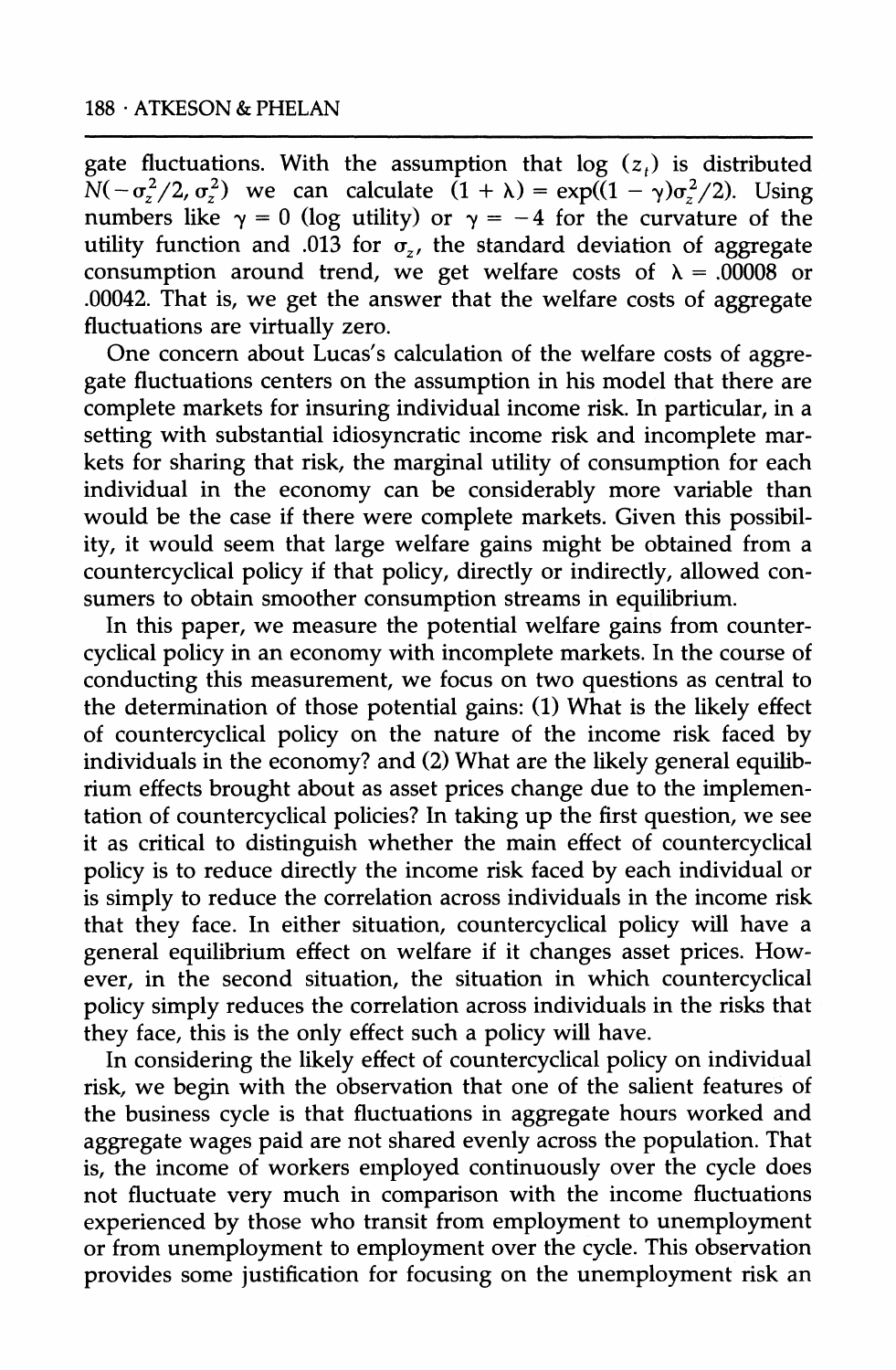**individual faces as the principal individual income risk connected to the business cycle.** 

In related work, Ayse Imrohoroğlu (1989) presents a calculation of the **costs of business cycles in an environment with incomplete markets that focuses on unemployment risk as the individual risk that would be affected by countercyclical policy. Her model does not allow any asset markets through which agents might share their unemployment risk. Instead, she assumes that each agent has an individual storage technology that he can use to smooth his consumption in response to his income fluctuations. To calculate the potential welfare gains from eliminating aggregate fluctuations, she compares agents' steady-state utility when they are faced with two different exogenous patterns of unemployment risk-one that represents the risks that individuals face when there are business cycles and one that represents the risks that they face when there are no business cycles. She finds costs of aggregate fluctuations that tend to be small, but whose size is quite sensitive to the exact specification of the individual's storage technology. We discuss her paper and its relation to our work in some detail.** 

**In the next three sections, we reconsider the calculation of the potential welfare gains from countercyclical policy in an economy with incomplete markets. In the first of these sections, we discuss theoretically the different effects on welfare of countercyclical policies that reduce aggregate fluctuations by reducing individual income risk directly and countercyclical policies that reduce aggregate fluctuations by reducing the correlation across individuals in their income risk. In the second of these sections, we present a model of the wage and employment risk faced by individuals over the cycle in which the levels of those risks are chosen endogenously. On the basis of that model, we argue that the main effect of countercyclical policy aimed at reducing aggregate fluctuations may be simply to remove the correlation across individuals in the unemployment risk that they face. In this case, the main impact of countercyclical policy on individual welfare is through its general equilibrium impact on asset prices. In the third of these sections, we use asset price data in a model with incomplete markets to assess the potential gains from removing the correlation in individuals' unemployment risk. As a theoretical point, we show that the potential welfare gains from eliminating the correlation in individuals' income risk in a given environment is smaller when there are incomplete markets than when there are complete markets. On the basis of our interpretation of asset price data in an incomplete markets framework, we argue that the potential welfare gains from countercyclical policy are essentially zero.**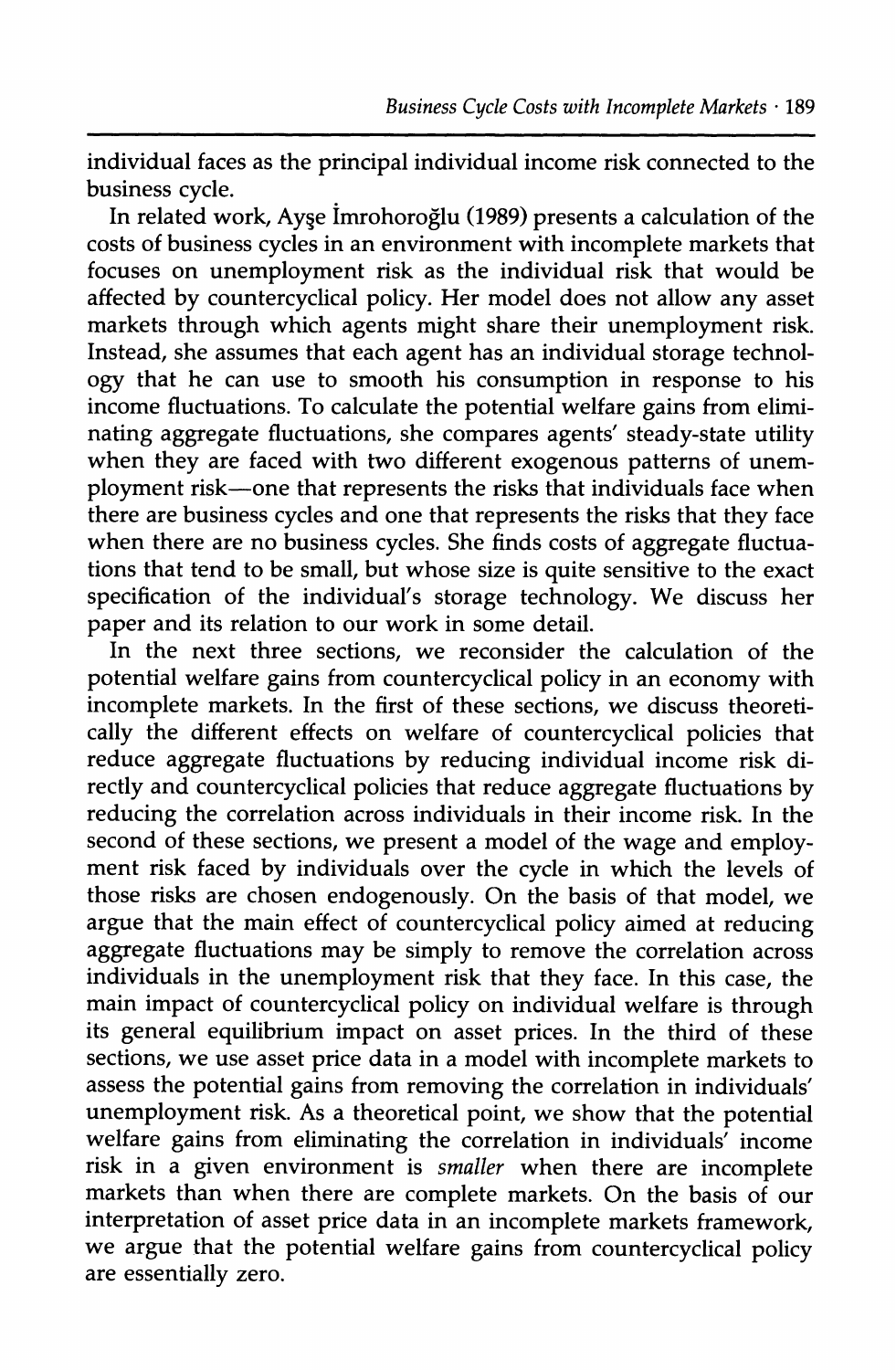## **2. Aggregate and Individual Risk in Incomplete Markets**

**Under the assumption that there are complete markets for ensuring individual income risk, aggregate risk is the only risk that affects individual consumption. If aggregate risk is eliminated, all individual consumption risk is also eliminated. For this reason, in calculating the welfare costs of aggregate risk with complete markets, it is not necessary to consider the direct effect of countercyclical policy on the processes that generate individual income streams. All that matters is the effect of countercyclical policy on aggregate income. With incomplete markets, on the other hand, this is not the case. With incomplete markets, the fluctuations in an individual's consumption are determined by the fluctuations in that individual's income and the extent to which that agent can trade his variable income for smooth consumption through storage technologies or asset markets. As a result, when one is calculating the welfare gains from countercyclical policy in an economy with incomplete markets, it is necessary to describe more precisely how such policies affect individuals' income risk and market opportunities. Obviously, this can be done in a number of different ways. In the following example, we highlight how one's calculation of the potential gains from countercyclical policy depends on various assumptions regarding individuals' income risk and market opportunities.** 

**Consider a world with a continuum of agents in which, each period,**  each agent faces a probability  $\pi(z)$  of being employed and, as a result, receiving high income  $y^h$  and probability  $(1 - \pi(z))$  of being unemployed and receiving low income  $y^l$ , where z is an aggregate state of **nature. Here z indexes the aggregate state of the economy in that it determines not only an individual's probability of receiving high income but also the proportion of individuals receiving high income. This proportion changes over time as the aggregate state z changes, and, thus, this economy experiences aggregate fluctuations.** 

**Consider two ways that countercyclical policy might reduce aggregate fluctuations in this economy. One method would involve reducing the variance of individual income: In the extreme such a policy could eliminate aggregate fluctuations by eliminating entirely the variance in each individual's income. A second method would involve reducing the correlation across individuals in the income risk that they face: In the extreme, such a policy could eliminate aggregate fluctuations by eliminating the correlation across individuals in the income risk that they face without changing the characteristics of the income risk faced by any single individual. For the example earlier, the first type of policy**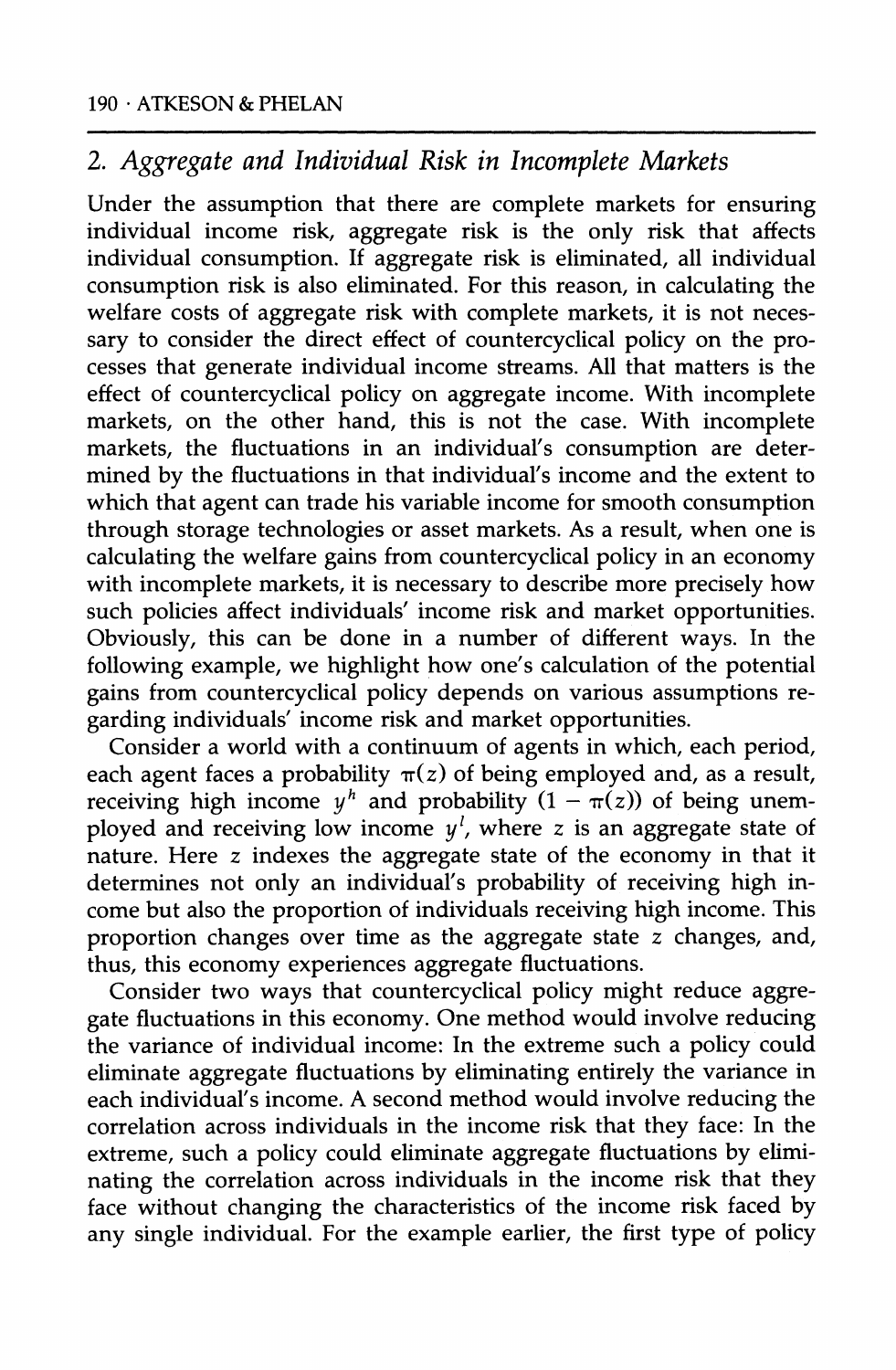**might set individual income constant each period and equal to its unconditional mean**  $E_z(\pi(z)y^h + (1 - \pi(z))y^l)$ . If z were i.i.d., the  $\mathbf{s}$  econd type of policy might set the probability  $\pi(z)$  constant and equal to its unconditional mean  $E_{\tau}(\tau)$  but leave the realizations  $\psi^{\hat{h}}$ ,  $\psi^{\hat{h}}$ unchanged. This policy would eliminate aggregate fluctuations in in**come but would leave the unconditional distribution of individual income unchanged.** 

**With complete markets, these two policies have the same impact on aggregate income and, thus, have the same impact on consumer welfare. With incomplete markets, these policies have different effects. To begin, assume that there are no asset markets and that agents have no ability to store consumption, so that individual consumption is always equal to individual income. In this case, under the first type of policy, each agent's utility is improved to the extent that the volatility of his individual income streams is reduced. Under the second type of policy, each agent's utility is unchanged since this type of policy does not change the unconditional distribution of agents' income and, thus, consumption, streams. Going further, assume that asset markets or technologies for storing consumption do exist but that, in equilibrium, countercyclical policy leaves asset prices or these technological returns**  unchanged. Then it is easy to show that, under the second type of **policy, agents' utility is also unchanged. Agents use asset markets or storage technologies to transform income streams into consumption streams. If asset prices or technological returns are unchanged and the distribution of individual income streams is unchanged, then this transformation and, thus, individual utility are unchanged.** 

**It is clear that if the main effect of countercyclical policy is to remove correlations in individual risk, the benefits of such a policy will be realized through the general equilibrium impact of such a policy on asset prices. If asset prices do change when the correlations in individual risk are reduced, then agents may gain if they are able to trade their variable income for smoother consumption at the new prices.** 

**For example, one interpretation of Lucas's calculation of the welfare costs of aggregate risk under complete markets is that it is the answer to the question, How much would the representative agent pay to face asset prices that clear markets when aggregate consumption is constant as opposed to facing asset prices that clear markets when aggregate consumption fluctuates? When aggregate consumption fluctuates, asset prices also fluctuate to induce agents to choose to have fluctuating consumption. When aggregate consumption is constant, asset prices are constant, and agents choose to have constant consumption. The asset**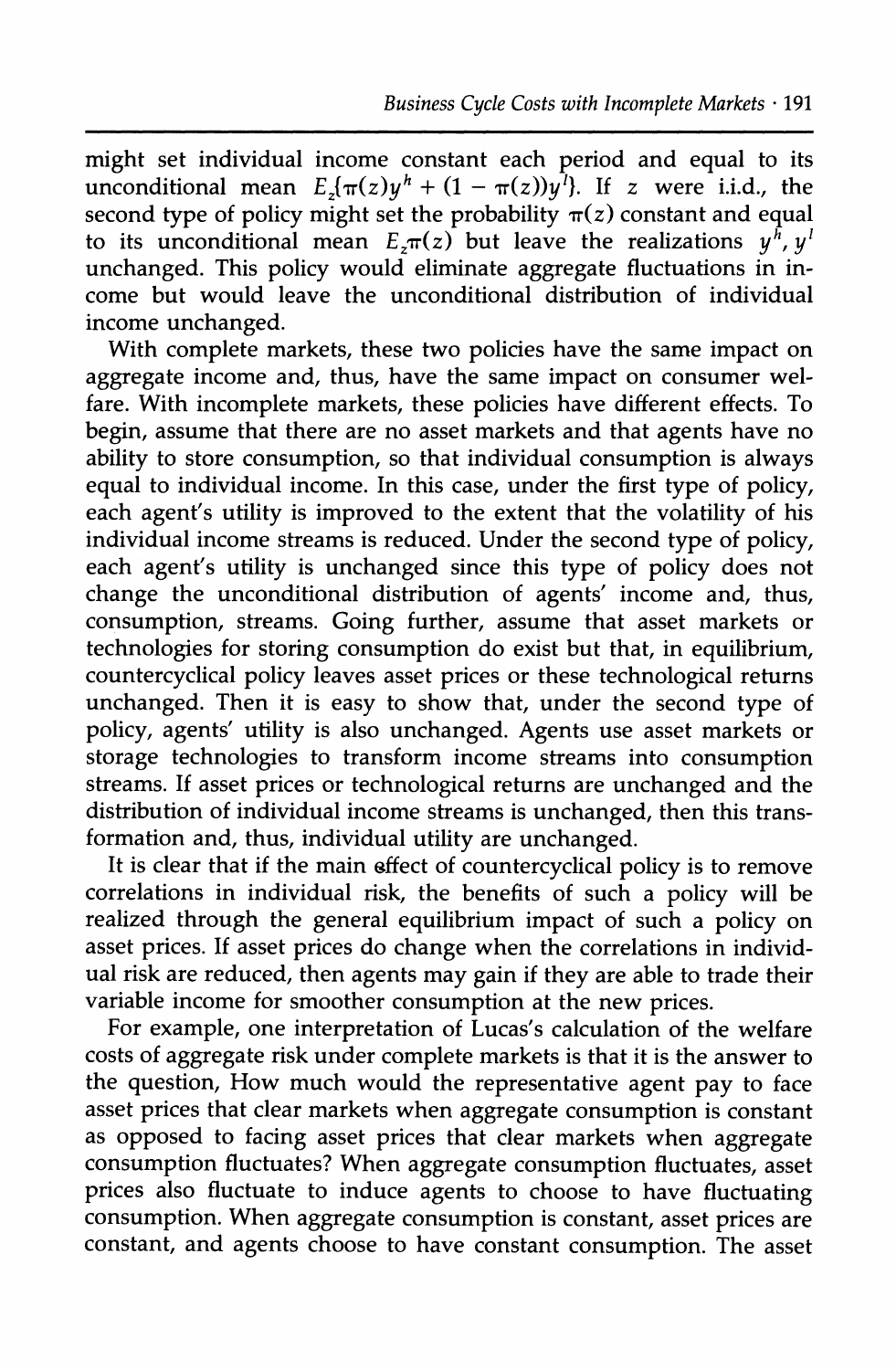**price fluctuations implied by Lucas's model are small. As a result, he finds a low cost of aggregate fluctuations.** 

**Given this interpretation of Lucas's result, another concern about his calculation is that his model is not even remotely consistent with commonly observed features of asset price data. If the purpose of the model is to measure the amount that the representative agent is willing to pay to move from a world with asset prices like those currently observed to a world with asset prices that allow insurance against all risk, it would seem important that the model with aggregate fluctuations be consistent with currently observed asset prices. In particular, when interpreted in the context of a complete-markets, frictionless-trading, consumption-based model of asset prices, the equity premium is evidence that the representative consumer's marginal utility of consumption is dramatically different at different stages of the business cycle and, thus, that policies that smoothed consumption and marginal utility over the cycle could improve the utility of the representative consumer substantially.** 

**The equity premium in Lucas's model is essentially zero. To understand the implications of the equity premium in standard versions of such models, recall that asset prices in these models are described by a**  stochastic process  $M_t$ , known as a pricing kernel, which satisfies  $M_t$  =  $E_t[R_{i,t+1}M_{t+1}]$ , where  $R_{i,t+1}$  is the gross return on asset *i* if held from date t to date  $t + 1$  and M, is identified with the marginal utility of **consumption at t for the representative consumer. As surveyed in Cochrane and Hansen (1992), the conclusion of empirical work on asset prices using frictionless, complete-markets, consumption-based models is that the pricing kernel and, thus, the marginal utility of consumption of the representative consumer must be extremely volatile if these models are to have hopes of matching the equity premium. In light of the concern that models that fail to predict a large equity premium may also fail to measure accurately the volatility of marginal utility and, thus, understate the welfare cost of business cycles, we design our model for measuring the potential benefits of countercyclical policy to be consistent with the equity premium and other data on the volatility of asset returns.** 

**This idea that countercyclical policy may improve welfare by changing asset prices raises the question of how Imrohoroglu (1989) finds positive gains to removing business cycles, since, in her model, she assumed that there were no asset markets but that agents had a linear storage technology for smoothing their income. The answer lies in the way she removes aggregate risk. She let the probability**  $\pi(z_{t+1})$  **that an**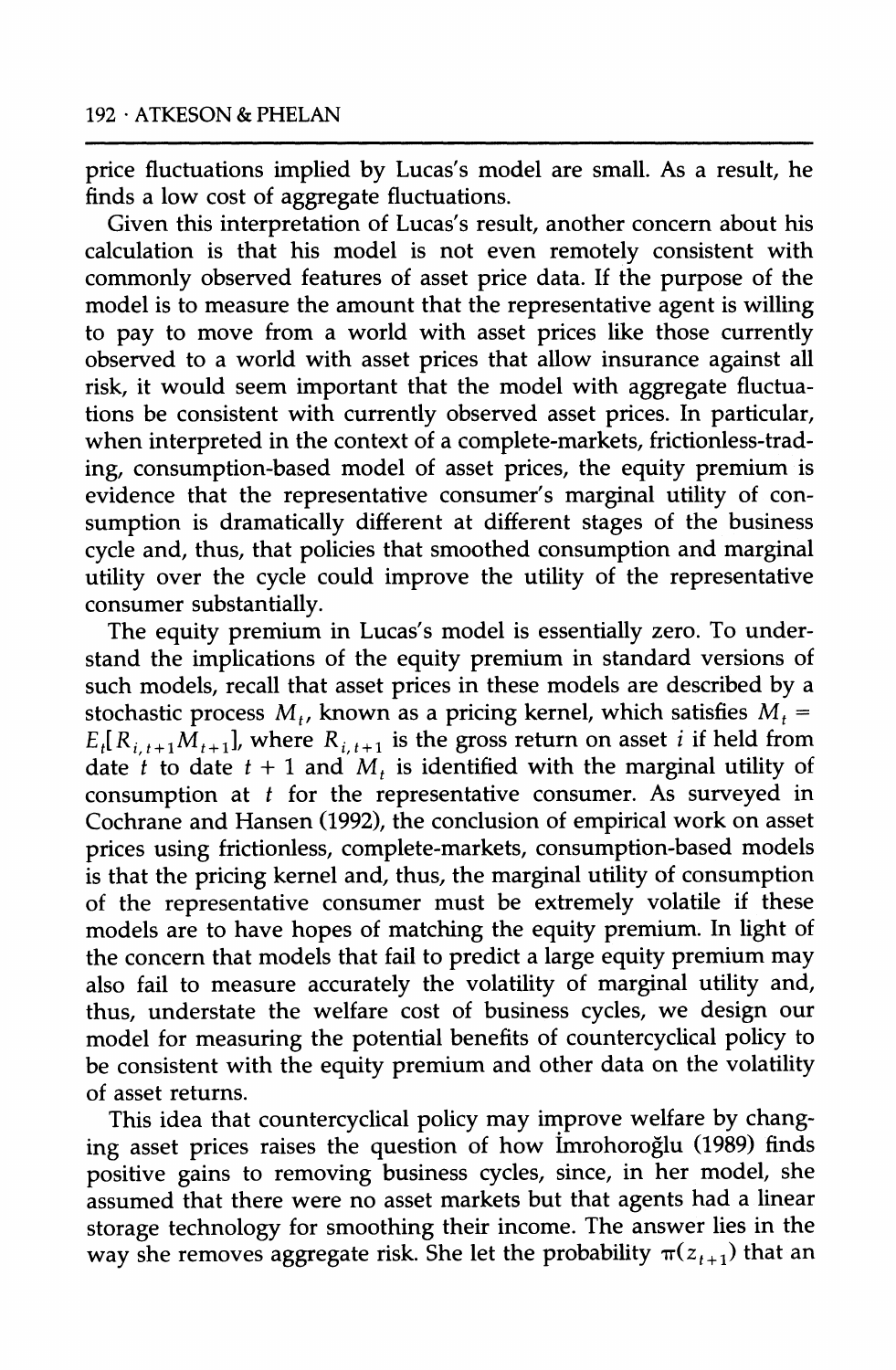agent is employed at date  $t + 1$  depend on whether the agent was **employed at date t. She further allowed the aggregate shock z to follow a Markov process. In particular, she uses data on the conditional duration and level of unemployment in booms to define a transition matrix that determines an individual's movements between employment and unemployment in booms. Likewise, she defines the corresponding individual transition matrix for recessions. She also uses data on the duration of booms and recessions themselves to define a transition matrix that determines the evolution of aggregate state. She then specifies a world with no aggregate fluctuations by using data on the unconditional duration and level of unemployment to calibrate a single transition matrix determining individuals' movements between employment and unemployment.** 

**One interpretation of her model is that individual employment and unemployment have two different levels of stability. One can think of an individuals' labor market status as having four states: stable employment, unstable employment, stable unemployment, unstable unemployment, with a transition matrix between these four states defined implicitly by the transition matrices described earlier. Aggregate fluctuations arise due to an assumed perfect correlation across individuals in the stability of their employment and unemployment. In booms, everyone has either stable employment or unstable unemployment, and in recessions, everyone has unstable employment or stable unemployment. This interpretation suggests an alternative method for eliminating aggregate fluctuations in her model. Maintain her four-state Markov process describing individuals' labor market transitions but eliminate correlations across individuals in these transitions, i.e., eliminate the correlation across individuals in the stability of their individual employment and unemployment. While both methods eliminate aggregate fluctuations, with prices pinned down by the assumed storage technology, the welfare gain to simply eliminating correlations in employment stability across individuals is identically zero.** 

# **3. Countercyclical Policy and Endogenous Unemployment Risk**

**We now consider the question of whether the main effect of countercyclical policy is to reduce individual income risk or to eliminate correlations across individuals in the income risk that they face. To address this question, we build a model of the income risk individuals**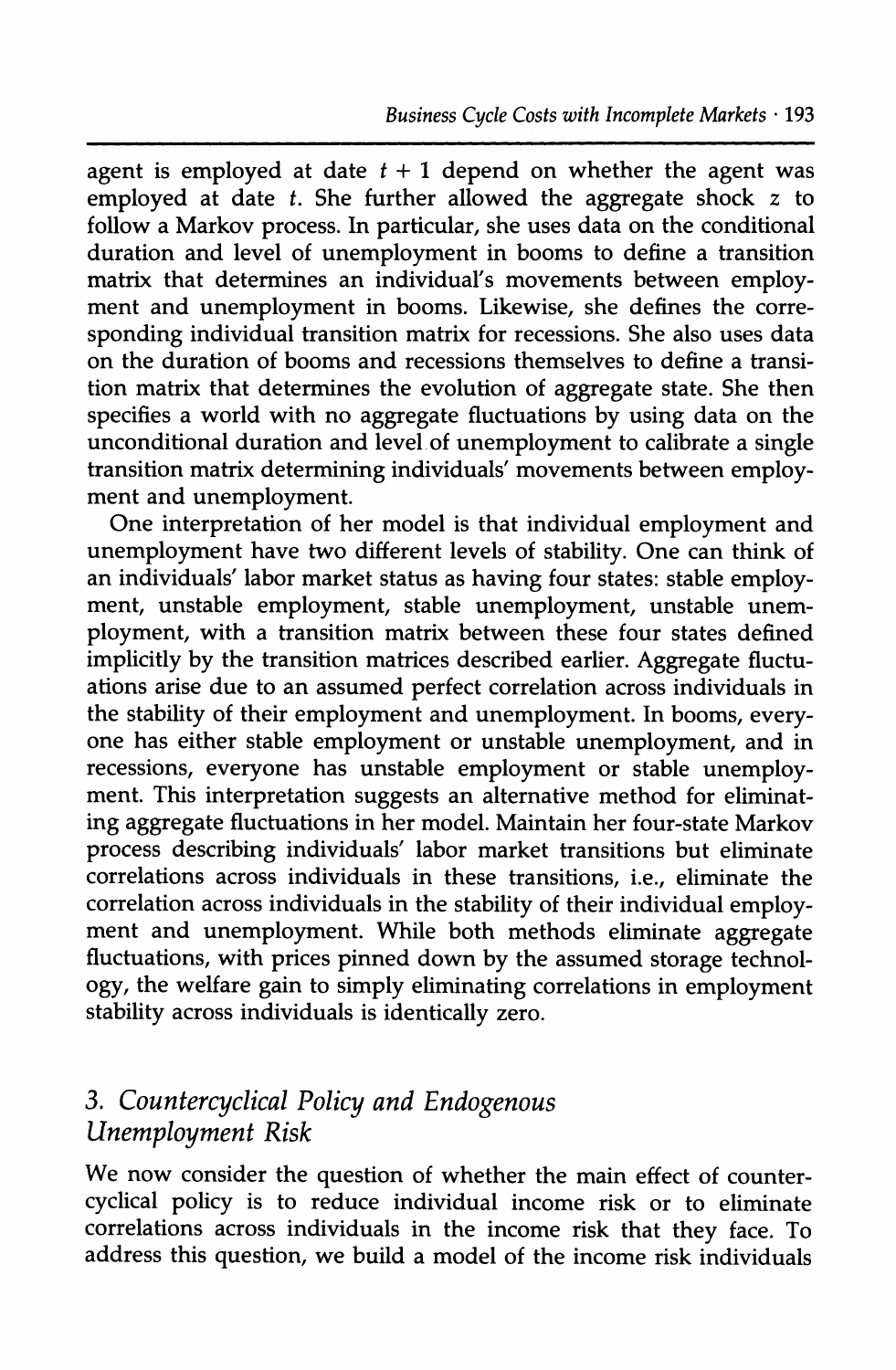**face. In our model, labor market frictions prevent firms and workers from using the production technology to share the risk implied by random productivity, say, by proportionally reducing the wages received and hours worked by all agents in a recession. In our equilibrium, some workers become unemployed and receive no income, while other workers keep their jobs and receive income. The extent of wage and unemployment risk is determined endogenously: Workers trade off higher wages against a higher risk of unemployment. Also, in this model, equilibrium wages are rigid in the sense that anticipated, or long-term, changes in worker productivity are reflected in wage changes, while unanticipated, or short-term, changes in worker productivity are reflected in changes in the number of workers employed and unemployed. We demonstrate in this model that, while a countercyclical policy that smoothes out aggregate fluctuations in worker productivity does eliminate the wage risk faced by employed workers and the profit risk faced by owners of firms, it has no effect on the unemployment risk faced by an individual worker. Instead, this policy simply eliminates the correlations across workers in the unemployment risk that they face. Given that the wage risk faced by workers employed continuously over the cycle that we observe in the data is relatively small, we use this result to argue that the main effect of countercyclical policy on workers is to eliminate the correlations across individuals in the unemployment risk that they face.** 

**Consider an economy with two types of agents: capitalists and**  workers. Time is discrete and denoted by  $t = 0, 1, 2, 3, \ldots$ . Each capital**ist is endowed with a production technology that transforms the labor**  of one worker into  $\theta$  units of consumption, where  $\theta$  is random and **cannot be verified by the workers. At each date, the distribution of the**  productivity term  $\theta_t$  is the same for each capitalist. Specifically, let it be uniformly distributed over  $[0, b(z_t)]$ , where  $z_t$  is an aggregate state **variable.** The realization of  $\theta_t$  is independent across capitalist. The aggregate state  $z_t$  follows a Markov process with transition matrix  $\pi(z', z)$ . Each worker is endowed with one unit of labor and derives no **utility from leisure. Capitalists have preferences**  $E_0 \Sigma_i \beta^i c_i^k$  **and workers** have preferences  $E_0 \Sigma_t \mathbf{\beta}^t(c_t^1)$ <sup>y</sup>, where  $\gamma \in (0, 1]$ .

**At each date, each worker is matched with a capitalist prior to the realization of the aggregate state z and the individual productivity term 0 for the capitalist. These matches last only one period, and each period each worker matches with a different capitalist. This rules out the possibility of a long-term contract between a capitalist and a worker. Capitalists have no ability to commit to contracts, i.e., if a capitalist and a worker match on the basis of an agreement to a wage w, the capitalist**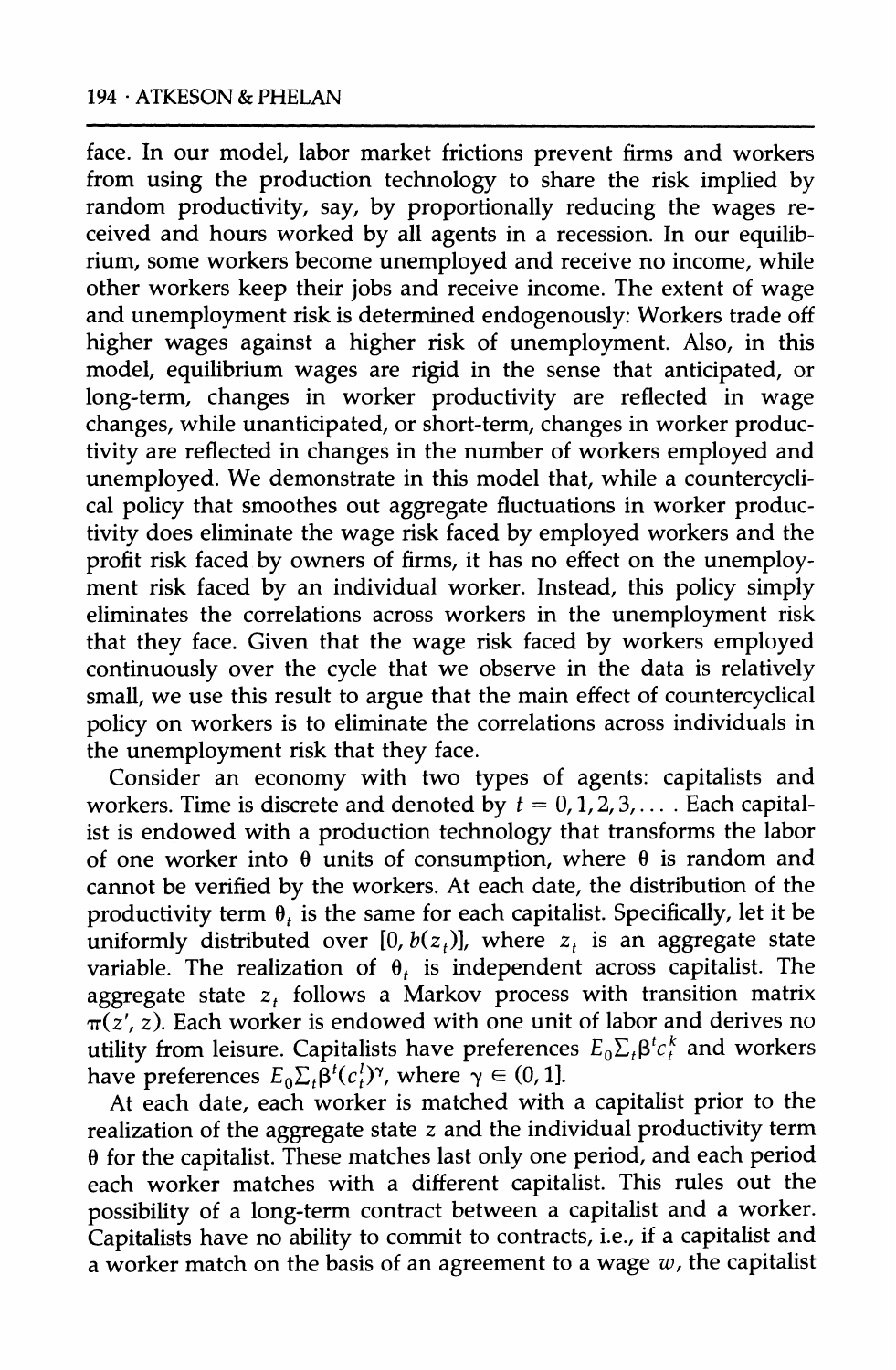will fire the worker rather than pay  $w$  if  $\theta < w$  is realized. In each **period, the aggregate state z is revealed only after that period's spot market trades between capitalists and workers have been completed.**  This assumption, together with the assumption that  $\theta$ , cannot be **observed by the worker, rules out the possibility of workers and**  capitalists contracting on a wage  $w_t$ , that depends on the realization of  $\theta_t$  or of  $z_t$ . Further, this implies that the capitalist will not pay the worker and the worker will not work if  $\theta_t < w_t$ , giving the worker **wage income of zero at t.** 

**For simplicity, assume that there are no asset markets or storage technologies so that each worker simply eats his wages each period, and each capitalist simply eats his profits. This assumption rules out wealth effects that complicate employment contracts. Assume that there are more capitalists than workers, so that the wage offered to workers each period is chosen to maximize the worker's ex ante welfare, or solves** 

$$
\max_{w} \sum_{z'} w^{\gamma} \bigg( 1 - \frac{w}{b(z')} \bigg) \pi(z', z), \tag{2}
$$

where  $(1 - w/b(z))$  is the worker's probability of being hired if the **wage is w and z' is the aggregate state realized at t.** 

**The solution to this problem is to set the wage at** 

$$
w(z) = \frac{\gamma}{\gamma + 1} \left( E_z \frac{1}{b(z')} \right)^{-1}, \tag{3}
$$

where  $E_{z}[1/b(z')] = \sum_{z} [1/b(z')] \pi(z', z)$ . The worker's unconditional probability of being employed is constant each period at  $1/(\gamma + 1)$ . **Nevertheless, the number of workers employed in aggregate state z' is**   $(1 - w(z)/b(z')$ ). The value of aggregate output conditional on transi- $\frac{t}{\sin(z', z)}$  is

$$
y(z', z) = \left(1 - \frac{w(z)}{b(z')}\right) \frac{(b(z') + w(z))}{2}.
$$
 (4)

**Thus, the rate of unemployment and the level of output fluctuate over time as the aggregate state changes. Note that the wage in the next period rises when the aggregate state today indicates higher expected productivity in the next period and falls when the aggregate state today**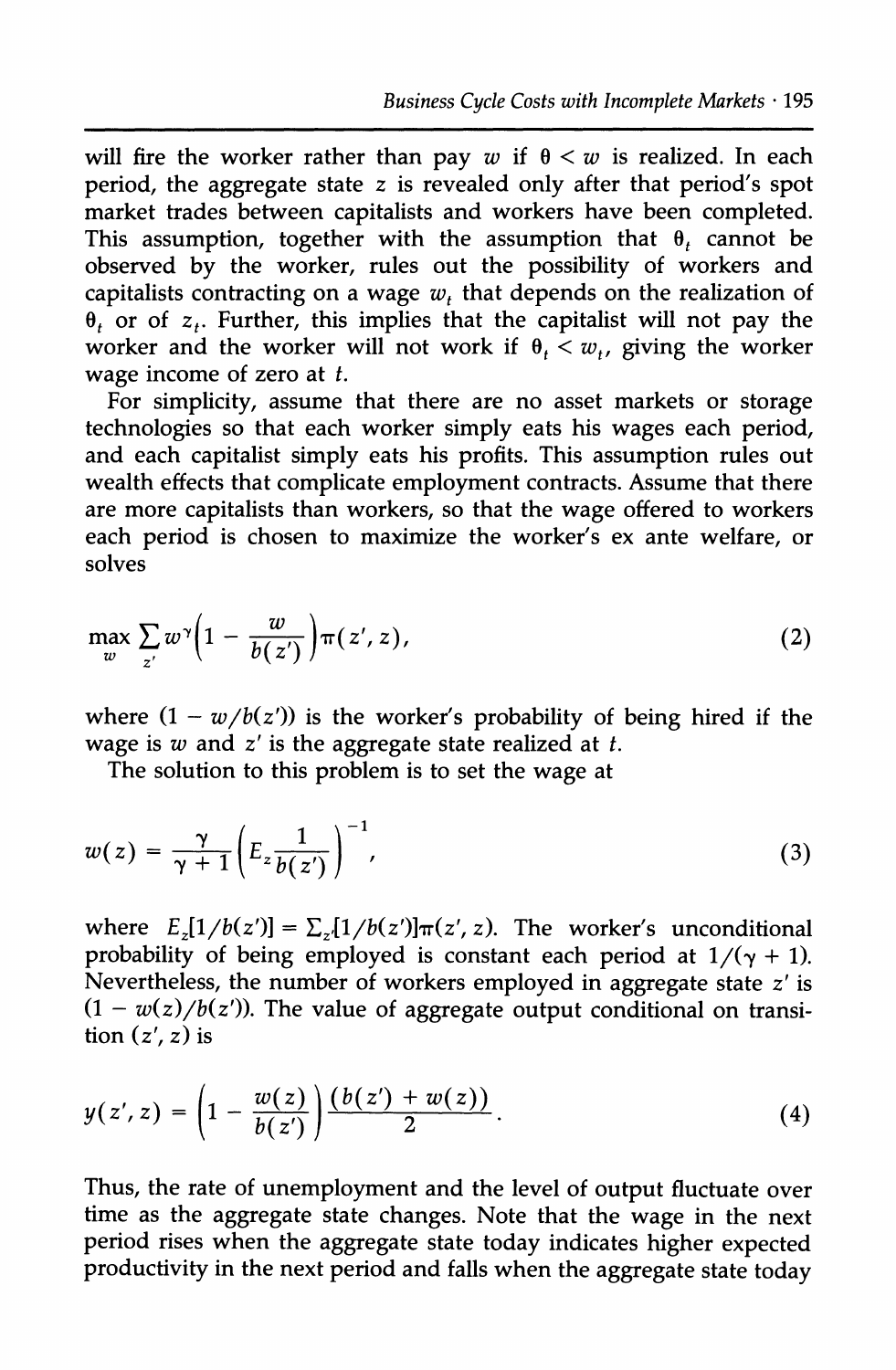**indicates lower expected productivity in the next period. That is, anticipated changes in worker productivity are reflected in wages. On the other hand, unemployment in the next period rises when the aggregate state tomorrow is lower than its expected value today and likewise falls when the aggregate state tomorrow is higher than its expected value today. That is, unanticipated changes in worker productivity are reflected in changes in the level of unemployment.** 

**Now consider the effects of a government policy that somehow sets**   $b(z')$  equal to a constant  $\bar{b}$ , and in particular, let  $\bar{b}$  be the expectation of **b(z') under its stationary distribution. Under this policy, the wage is set**  to  $w = (\gamma/\gamma + 1)\bar{b}$ , the unconditional probability an agent is employed is again  $1/(\gamma + 1)$ , and aggregate output is constant at  $\left(1/(\gamma + 1)\right)$ 1) $(2\bar{b}/2)$ . Clearly, this policy eliminates aggregate fluctuations. Wages **rise on average and the long run expected value of aggregate output and profits fall. Thus, while this countercyclical policy does eliminate the wage risk faced by workers who are employed, the unemployment risk that workers face is unchanged. That is, this policy simply removes the correlation across workers in this risk.1** 

**The preceding model is obviously stylized. To what extent does it generalize? One clear deficiency of this simple model is that the unemployment rate is i.i.d. over time. Here we present an extension of the preceding model that predicts serial correlation in the unemployment rate and yet still has the feature that countercyclical policy simply removes the correlation in individual's unemployment risk. Assume now that matches between capitalists and workers can last more than**  one period, but the productivity of a match  $\theta$  remains constant as long as that match lasts. Let  $\mu(z)$  represent the probability in aggregate state **z that an ongoing match continues for at least one more period. Assume that workers who are unemployed enter into new matches requesting**  wage w. They are employed if the productivity of that new match  $\theta$  is

**1. In this version of the model, it is difficult to consider the welfare implications of countercyclical policy, since the implementation of such a policy changes the division of output between the two types of agents. If one alters the model to assume that workers have an equal ownership share in all firms and, thus, divide aggregate profits between them, it is possible to consider the impact of countercyclical policy on welfare but impossible to derive closed form solutions for wages and unemployment risk due to wealth effects. If these wealth effects are small, then the results on unemployment risk obtained earlier are approximately correct in this altered version of the model. In fact, in every numerical example that we have tried, workers' unemployment risk actually increases when countercyclical policy is implemented. Further, as earlier,**  wages rise, and expected output and profits fall. The impact of countercyclical policy **on welfare is unclear. If agents are very risk averse, the benefits of smoothing profits outweighs the loss in expected output, and, thus, agents gain from countercyclical policy. If agents are not very risk averse, they lose.**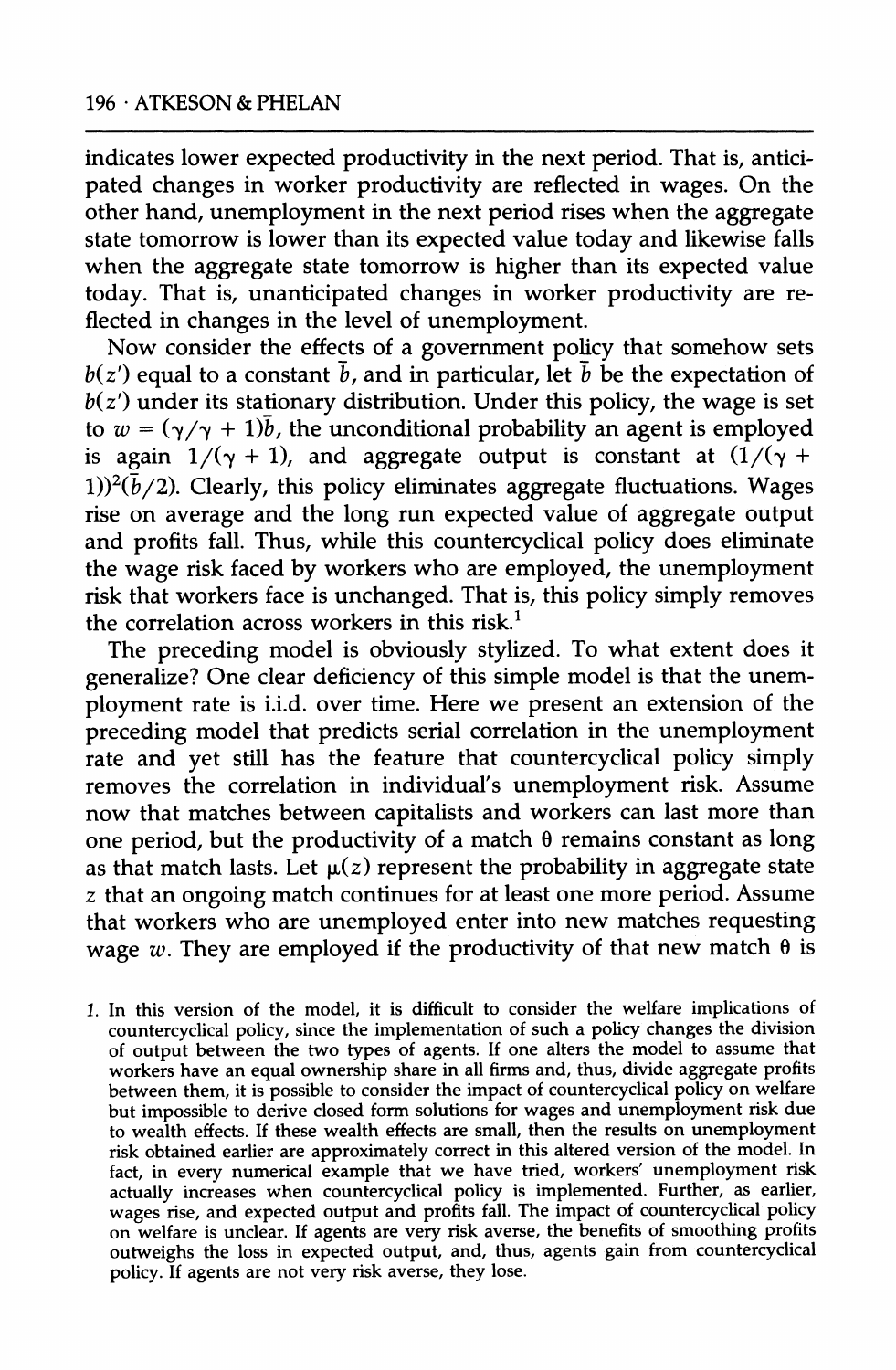**greater than w. They remain employed at that wage by the capitalist until that match dies. If a match dies at the end of period t, the worker**  enters the search pool at the beginning of period  $t + 1$  and draws a **new match with another capitalist. When z is i.i.d., the solution to this**  model can be described by the following equations: Let  $V_s$  be the beginning of period value of being in the search pool and  $V(w)$  be the **value of being employed in a match at wage w. Then,** 

$$
V(w) = u(w) + \beta E_z[\mu(z)V(w) + (1 - \mu(z))V_s],
$$
 (5)

**and** 

$$
V_s = \max_w E_z \bigg[ \frac{w}{b(z)} \beta V_s + \bigg( 1 - \frac{w}{b(z)} \bigg) V(w) \bigg]. \tag{6}
$$

The reservation wage  $w^*$  is the argmax of the right-hand side of **Equation (6) and is constant over time. Note that this is a standard search model except for the fact that the wage a worker receives is his reservation wage rather than his productivity.** 

**In this model, at each date t, individuals who are employed have a**  higher chance of being employed at  $t + 1$  than do individuals who are **unemployed at t. Likewise, individuals who are unemployed at t have**  a higher chance of being unemployed at  $t + 1$  than do individuals who **are employed at t. This serial correlation in the individuals' employment prospects introduces serial correlation in the aggregate unemployment rate. Thus, even though z is i.i.d., the unemployment rate in this model is serially correlated.2** 

**In this model it remains the case that government policies that**  stabilize  $b(z)$  and  $\mu(z)$  simply remove the correlation in individuals' **risk in transiting from unemployment to employment or vice versa. As before, the probability that an agent in the search pool becomes em**ployed equals  $1 - wE<sub>z</sub>(1/b(z))$ . With quite a bit of algebra, one can show that, again as before, the optimal  $w$  for an agent adjusts so that **this unconditional probability is constant. Thus, this policy smoothes the unemployment rate simply by removing the correlation in individuals' unemployment risk.** 

<sup>2.</sup> For example, when z takes on two values, 1 and 2, with probabilities  $\frac{1}{2}$  of each **realization,**  $b(1) = 8$ ,  $b(2) = 12$ ,  $\mu(1) = .95$ ,  $\mu(2) = .99$ ,  $\beta = .98$ , and  $\gamma = .3$ , then the **steady-state unemployment rate is .06 and the serial correlation in the unemployment rate is .8.**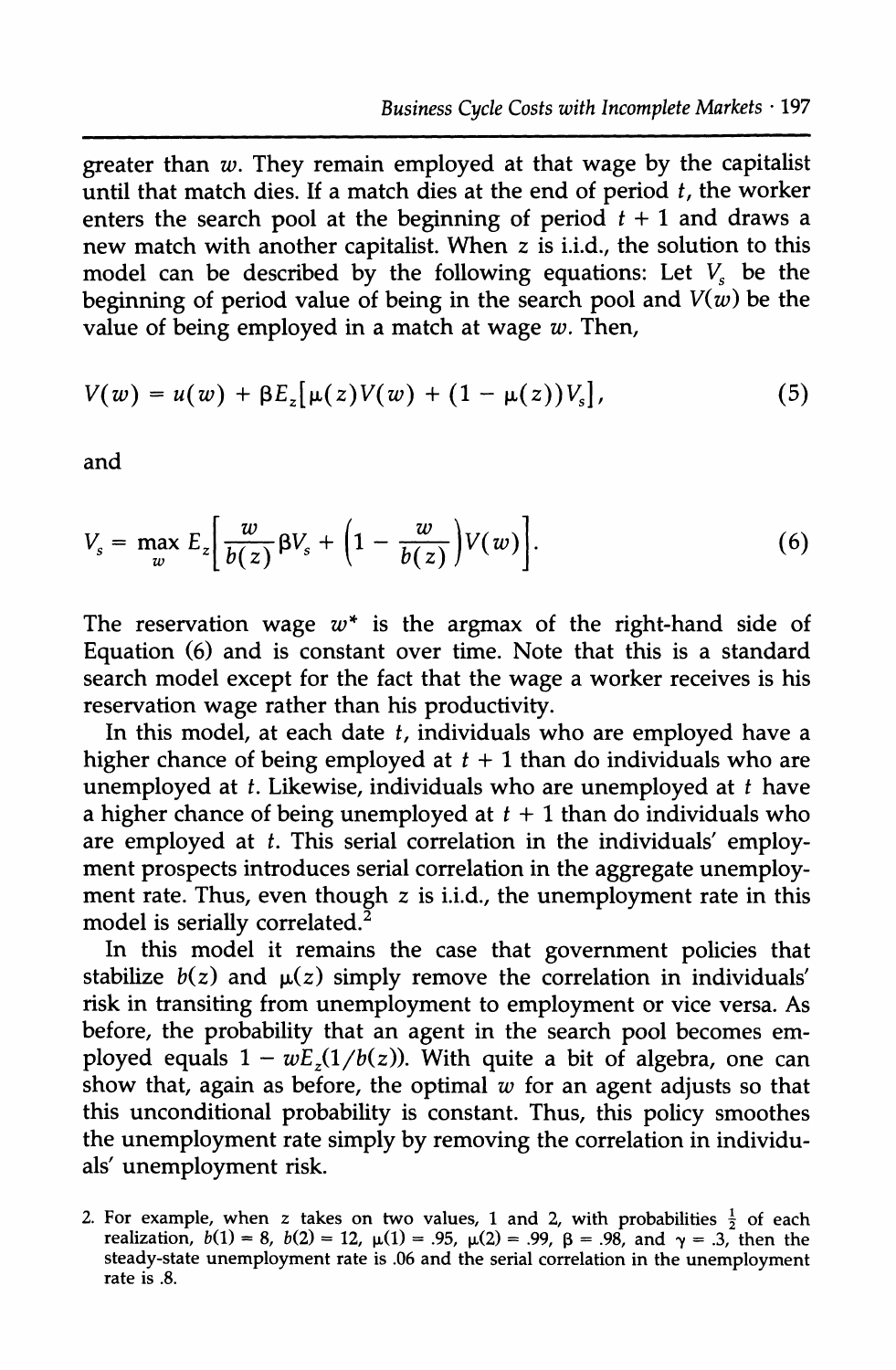**Our purpose in presenting these models is to demonstrate the possibility that the main effect of countercyclical policy may simply be to eliminate the correlation across individuals in unemployment risk when that risk is determined endogenously as a result of workers' and firms' strategies in the labor market. In these models, workers choose strategies for accepting or rejecting wage offers trading off higher wages for higher risks of being unemployed. Upon implementation of a countercyclical policy, workers' search strategies adjust in such a way to hold constant each individual's unconditional unemployment risk.** 

**From here on, we proceed with the presumption that the business cycle component of the wage risk of the employed and the profits risk of the owners of firms is unimportant in determining the potential welfare gains from countercyclical policy. Instead, we focus solely on the effects of countercyclical policy on individual unemployment risk. We maintain that the effect of such policies is to eliminate the correlation across individuals in the unemployment risk that they face. In the next section, we consider the potential gains from countercyclical policy achieved through their general equilibrium effect on asset prices.** 

## **4. Asset Price Data and the Gains to Eliminating Aggregate Risk**

**We have argued earlier that calculation of the welfare costs of aggregate risk requires calculation of the changes in asset prices that result from eliminating aggregate risk. In this section, we use a simple model of asset prices in incomplete markets to argue that what little welfare gains exist from eliminating aggregate risk are due to the elimination of variability in bond returns. With aggregate fluctuations, agents tend to want to borrow when bond returns are high and want to lend when bond returns are low. Without aggregate fluctuations, this correlation between individuals' demands for borrowing and interest rates disappears. For computational reasons, we abandon the model of the previous section and instead study asset prices and aggregate risk in an extremely simple production economy. Nevertheless, this model illustrates the point that the potential welfare gains from countercyclical policies that simply eliminate the correlation in individual risks are small since the observed variation in bond returns is small.** 

**Consider now a two-period model of unemployment risk assuming two asset markets: an uncontingent bond market and a stock market. Here, a share of stock is an asset that pays an aggregate state-contingent dividend with a mean normalized to unity. The dividend is not**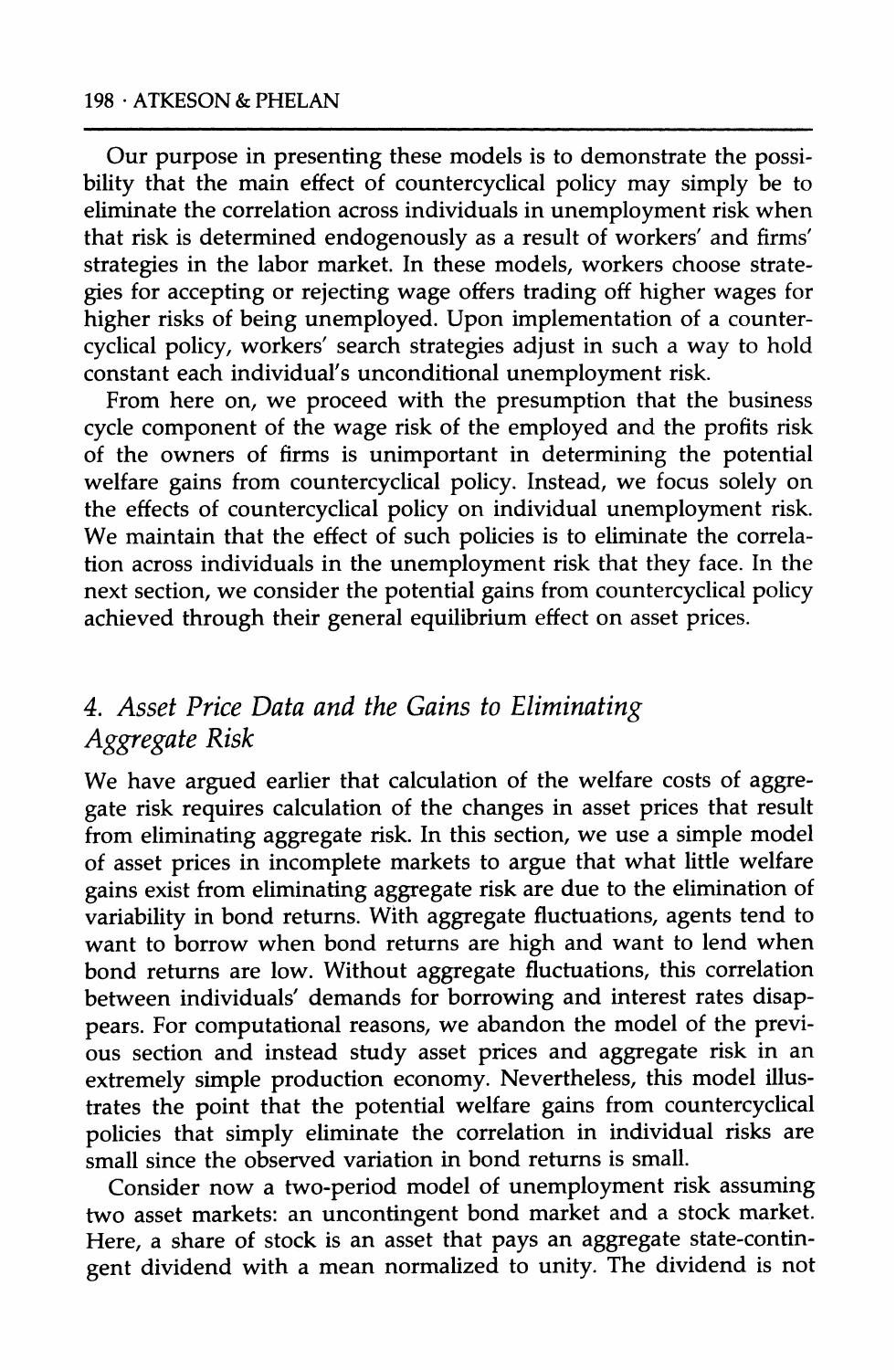**necessarily equal to aggregate consumption. In this model, we introduce an explicit countercyclical policy based on government hiring**  whose effect, like the policy in the previous section, is to eliminate the **correlation across individuals in the unemployment risk that they face. Government hiring is financed from the sale of the output of those workers employed by the government. We do not attempt to choose parameters governing the pattern of individual unemployment risk to match direct observation of that risk. Instead, we choose the extent of that risk so that the model generates means and standard deviations of log stock and bond returns to match the data. We then calculate the welfare gains from eliminating the correlation across individuals in that risk. Our intention here is to ensure that we begin with a model that is potentially consistent with existing asset price data. In the following section, we remark on some of the more elaborate models of asset prices in incomplete markets currently in the literature. Some of these models take up the question we avoid of whether it is possible to match asset price data in a model with incomplete markets in which the extent of individual income risk is set to match direct observations of that risk.** 

**Our model is an incomplete-markets model of asset prices, individual, and aggregate risk. Let there be a continuum of agents in the model.**  Let time consist of two dates  $t = 1, 2$ . Assume that agents produce output and consume at dates  $t = 1,2$  and trade assets at date  $t = 1$ . At **each date, agents either produce high output (are employed) or low**  output (are unemployed). Their output is denoted by  $y_i^j$ ,  $j \in \{h, l\}$ . At each date, a random aggregate state  $z_t \in \{B, G\}$  is drawn, with  $q(z_t)$ being the probability of z<sub>t</sub>. At each date, government follows a policy of hiring  $g_i(z_t)$  agents. Agents in government jobs at time t have high output  $\psi_t^h$ . The private sector hires  $\pi(z_t)$  agents at time *t*. Thus, at time *t***, agents have probability**  $g_t(z_t) + \pi(z)$  **of being employed and produc**ing  $y_t^h$  and probability  $1 - g_t(z_t) - \pi(z)$  of being unemployed and **producing y[. Agents have preferences** 

$$
U = E_0 \left\{ \frac{c_1^{\gamma}}{\gamma} + \beta \frac{c_2^{\gamma}}{\gamma} \right\}.
$$
 (7)

**Consider the following asset market structure. After agents learn of**  their employment status and the aggregate shock  $z_1$  at date  $t = 1$ , they **trade a risk-free bond and stock. The risk-free bond is a sure claim to**  one unit of consumption at date  $t = 2$ , and a share of stock is a claim to  $d(z_2)$  units of consumption at  $t = 2$ , where  $z_2$  is the aggregate state at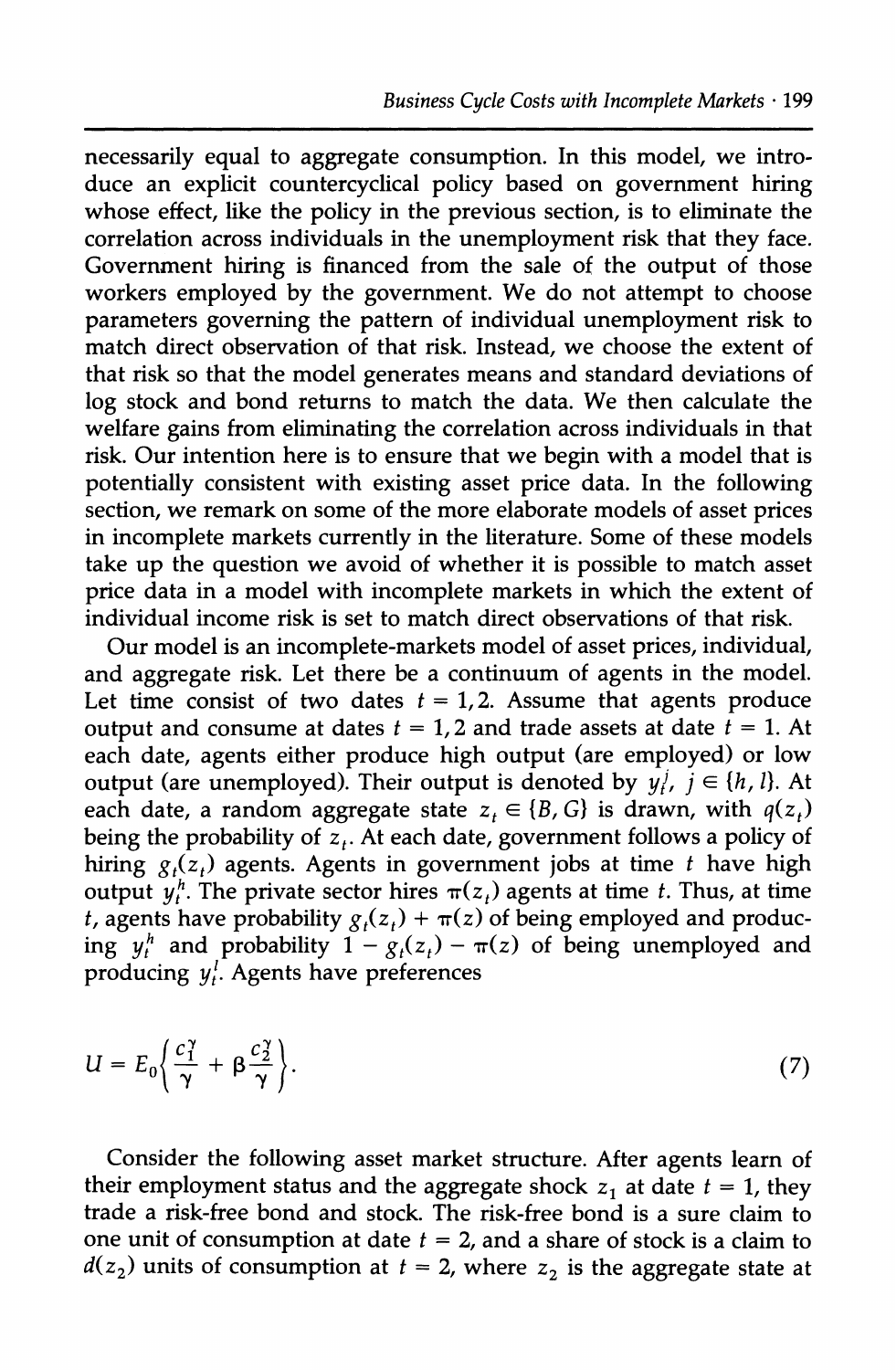**date t = 2. Agents are initially endowed with zero bonds and zero**  shares. Both assets are in zero net supply. Let  $p_b(z_1)$  be the price of the bond and  $p_s(z_1)$  be the price of the stock given the value of the aggregate shock  $z_1$  realized at date  $t = 1$ . Let  $\bar{b}^{j_1}(z_1)$  denote the bond holdings at date  $t = 1$  of agents of type  $j_1$  given aggregate shock  $z_1$ and  $s^{j_1}(z_1)$  denote their corresponding stock holdings. Agents' budget **constraints are** 

$$
c_1(z_1, j_1) = y_1^{j_1} - p_b(z_1)b^{j_1}(z_1) - p_s(z_1)s^{j_1}(z_1)
$$
 (8)

$$
c_2(z_1, z_2, j_1, j_2) = y_1^{j_2} + b^{j_1}(z_1) + d(z_2)s^{j_1}(z_1).
$$
 (9)

**The market clearing condition in the bond market is** 

$$
(\pi(z_1) + g_1(z_1))b^h(z_1) + (1 - \pi(z_1) - g_1(z_1))b^l(z_1) = 0, \qquad (10)
$$

**and for the stock market is** 

$$
(\pi(z_1) + g_1(z_1))s^h(z_1) + (1 - \pi(z_1) - g_1(z_1))s^l(z_1) = 0. \qquad (11)
$$

**To measure the welfare cost of aggregate fluctuations, we calculate equilibrium and consumer welfare in this model first given a constant**  level of government hiring  $g_t(z) = \overline{g}$ . We then calculate equilibrium **and consumer welfare under a countercyclical government hiring pol**icy  $g_i(z)$  that attains the same unconditional mean level of output as in **the first policy but that also eliminates all aggregate fluctuations. We assess the welfare cost of aggregate risk as the constant fraction that, if added to agents' consumption stream under the first policy, would give them the same ex ante utility as attained under the second policy.** 

**Certainly, the welfare cost of aggregate risk obtained from this model depends upon the parameters chosen. We have argued that this cost depends upon the extent to which asset prices change when aggregate risk is eliminated. We choose the parameters of this model under the first policy to match data on the mean and standard deviation of asset returns and aggregate consumption growth. Clearly, when aggregate risk is eliminated, both the mean and the standard deviation of asset returns and aggregate consumption growth will change. We take figures of .018 and .033 for the mean and standard deviation of the log of aggregate consumption growth, .06 and .169 for the mean and standard deviation of log stock returns, and .018 and .055 for the mean and standard deviation of log bond returns from Campbell, Lo, and**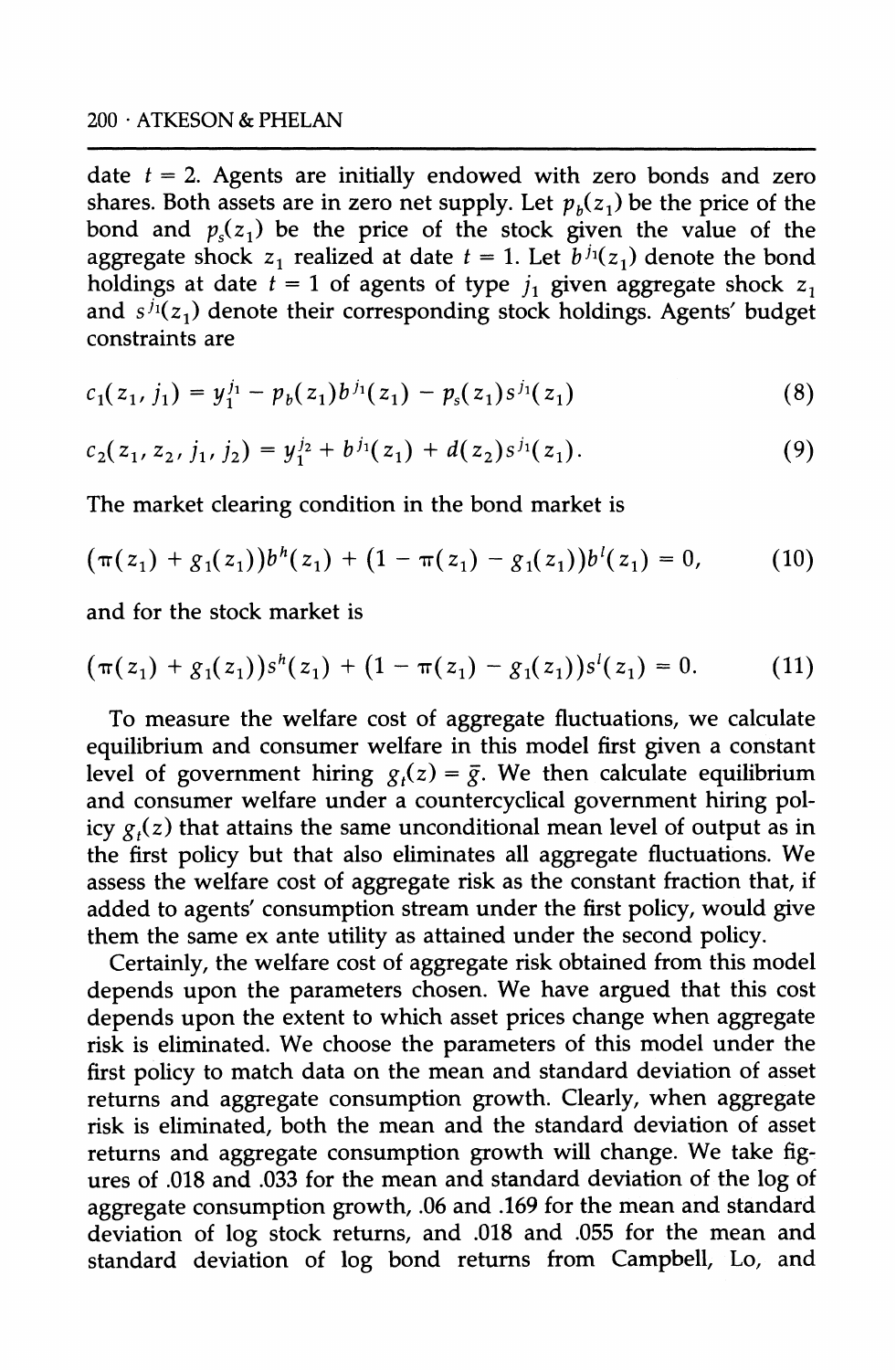MacKinlay (1993). As our base case, we choose parameters,  $\beta = .615$ ,  $\gamma = -.35, y_1^h = 1.039, y_1^l = .166, y_2^h = 1.060, y_2^l = .170, \pi(B) = .8075,$  $\tau(G) = .9325$ ,  $g_t(z) = \overline{g} = .0625$ ,  $d(B) = .84$ ,  $d(G) = 1.16$ ,  $q(B) = q(G)$ **= .5. We obtain from the model .020 and .079 as the mean and standard deviation of the log of aggregate consumption growth, .068 and .169 for the mean and standard deviation of log stock returns, and .018 and .051 for the mean and standard deviation of log bond returns. That is, we essentially match the target moments for bond and stock returns as well as mean log consumption growth, while overstating the standard deviation of log consumption growth.** 

Under the alternative countercyclical policy, we set  $g_t(B) = .125$ ,  $g_t(G) = 0$ , which sets the rate of unemployment to a constant .0675. **Under this policy, the bond and the stock trade at the same constant price.3 The log of aggregate consumption growth is now constant at .020, and the bond return is .018. The welfare cost of aggregate fluctua**tions is calculated by finding the number  $\lambda$  such that

$$
E_0\bigg\{\frac{\left((1+\lambda)c_1\right)^{\gamma}}{\gamma}+\beta\frac{\left((1+\lambda)c_2\right)^{\gamma}}{\gamma}\bigg\}=E_0\bigg\{\frac{\tilde{c}_1^{\gamma}}{\gamma}+\beta\frac{\tilde{c}_2^{\gamma}}{\gamma}\bigg\},\qquad(12)
$$

where  $\tilde{c}_t$  represents the agent's consumption at date  $t$  under the countercyclical policy. For our base case parameters, we find  $\lambda = .0002$ , **or a welfare gain to eliminating aggregate risk of two one-hundredths of 1% of aggregate consumption. For comparison, the welfare gain to eliminating aggregate risk in this economy under complete markets is 10 times greater. This measure of welfare gains to removing aggregate risk is not sensitive to the choice of p, but of course mean stock and bond returns are.** 

**At the beginning of this section, we argued that the low gain from countercyclical policy in the model was due to the low variability of bond returns found in the data. To see the effect of increasing the standard deviation of bond returns on the welfare costs of business cycles, we perform the following experiment.** 

**To increase the variability of expected asset returns in the economy**  with aggregate fluctuations, we vary  $\pi(B)$ , the percentage of agents **who are employed given the bad realization of the aggregate shock. This increases the variability of aggregate consumption growth and thus the variability of bond returns. In Figure 1 we plot the welfare gain** 

**<sup>3.</sup> The stock and bond trade for the same price because without aggregate uncertainty, stock dividends are uncorrelated with individual consumption.**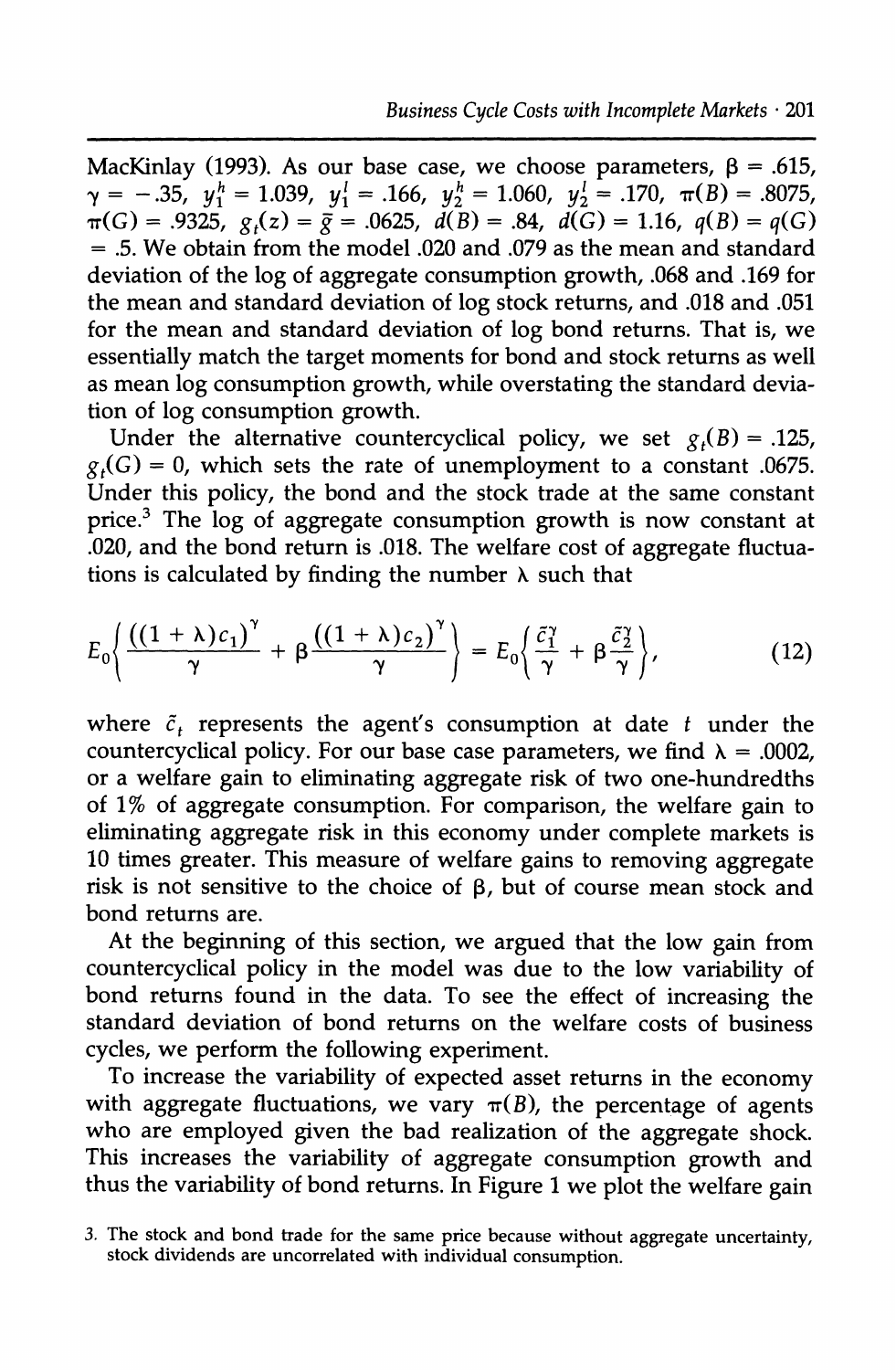**to eliminating aggregate risk against the standard deviation of log bond returns. For comparison, we also include the welfare gain to eliminating aggregate risk given complete markets for the same range of parameter values. The bond variability and corresponding welfare gains for the first example presented earlier are marked "base case" in Figure 1. Note that it is possible to construct examples that generate high costs to business cycles but only by assuming large variability in bond returns.** 

### **5. Asset Pricing in Incomplete Markets**

**The two-period economy of the previous section is obviously quite simple. There are several more elaborate models of asset prices in environments with incomplete markets. In this section we discuss two of them, Constantinides and Duffie (1992) and Heaton and Lucas (1992), and their relationship of our simple model to their work. In short, in the previous section, we followed the method outlined in Constantinides and Duffie to build a model in which agents are not exceptionally risk** 



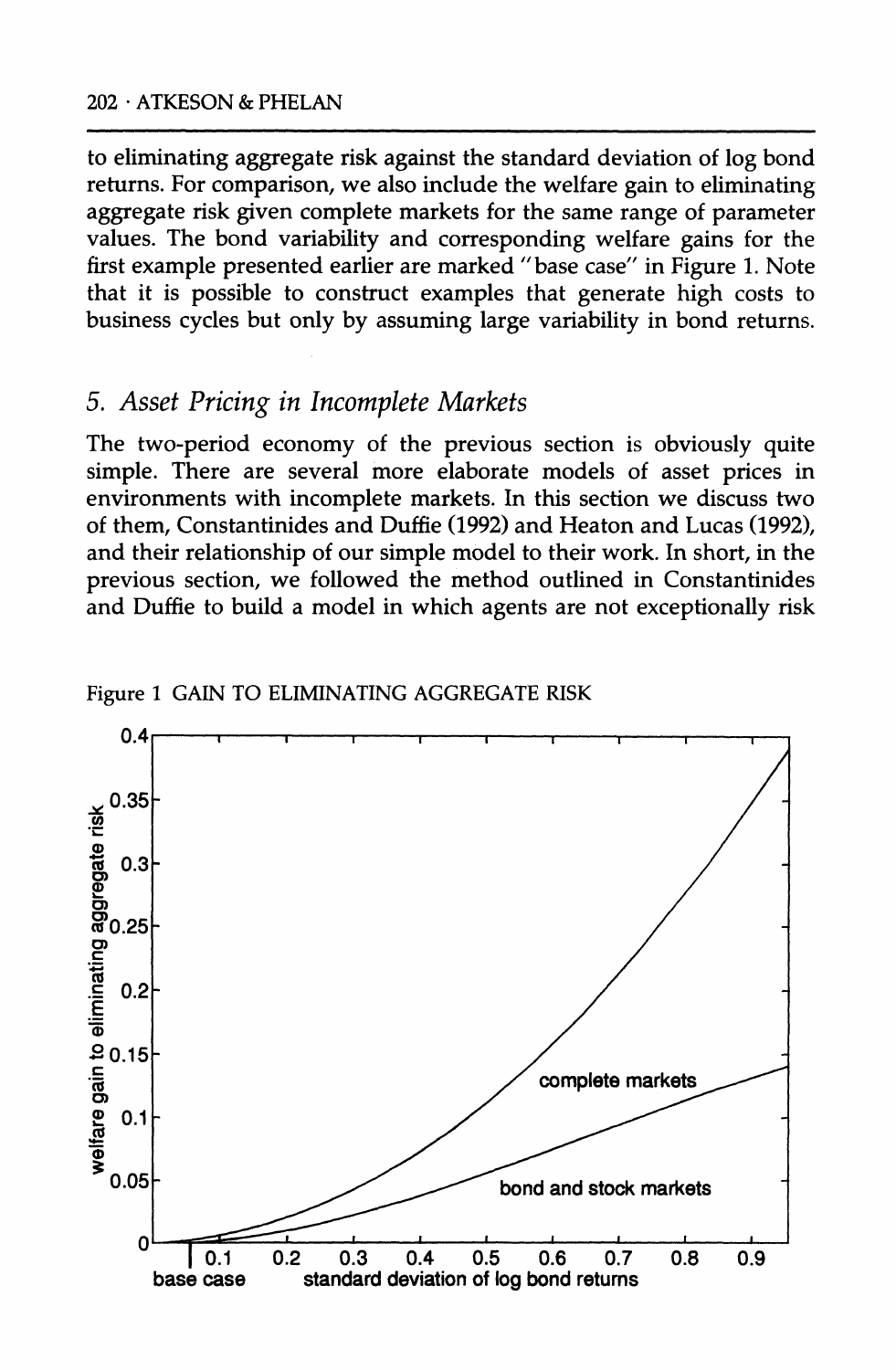**averse that has a large equity premium and relatively smooth aggregate consumption. In constructing that model, we made no effort to use data on individuals' income risk. Heaton and Lucas use data on such risk in constructing their model of asset prices. We discuss the implications of their findings in this section.** 

**As mentioned before, in standard frictionless-trading, consumptionbased asset pricing models, asset prices are described by a stochastic process**  $M_{1}(z_{t})$  known as a pricing kernel that satisfies

$$
1 = E_t[R_{i,t+1}M_{t+1}(z_{t+1})],
$$
\n(13)

where  $R_{i,t+1}$  is the gross return on asset *i* if held from date *t* to date  $t + 1$ , and  $z_t$  is an aggregate state of nature. Here,  $M_{t+1}(z_{t+1})$  no **longer identified with the marginal utility of aggregate consumption for**  the representative consumer. Instead, the term  $M_{t+1}(z_{t+1})$  is identified with  $\hat{E}[\beta(u'(c_{t+1}^i)/u'(c_t^i))]z_{t+1}$ , the conditional expectation of individ**ual consumers' marginal utility of consumption for all consumers whose portfolio choices are interior. In such models, the highly variable pricing kernels implied by observed asset price data can be obtained if there is sufficient variability in the conditional variance of individuals' consumption, and, thus, in the conditional expectation of agents' marginal utility of consumption, across aggregate states of nature.** 

**Constantinides and Duffie (1992) demonstrate a procedure for constructing individual consumption sequences to match a wide variety of pricing kernels under the assumption that agents have identical constant absolute risk aversion (CARA) or CRRA preferences. Moreover, this procedure can be used to construct an equilibrium model of a given pricing kernel by endowing each individual consumer with an idiosyn**cratic income process  $y_i^i$  that satisfies

$$
M_{t+1}(z_{t+1}) = E\bigg[\beta \frac{u'(y_{t+1}^i)}{u'(y_t^i)} \bigg| z_{t+1} \bigg].
$$
\n(14)

**Agents consume their income directly in equilibrium with no asset trade. Of course, it is not necessary in this model that individuals be endowed with their final consumption stream. It is simply the case that computation of the model is much more complicated if asset trades must also be calculated.** 

**In the context of the model economy of Constantinides and Duffie, with frictionless trade of assets, the equity premium implies that the variance of the marginal utility of individual consumption conditional**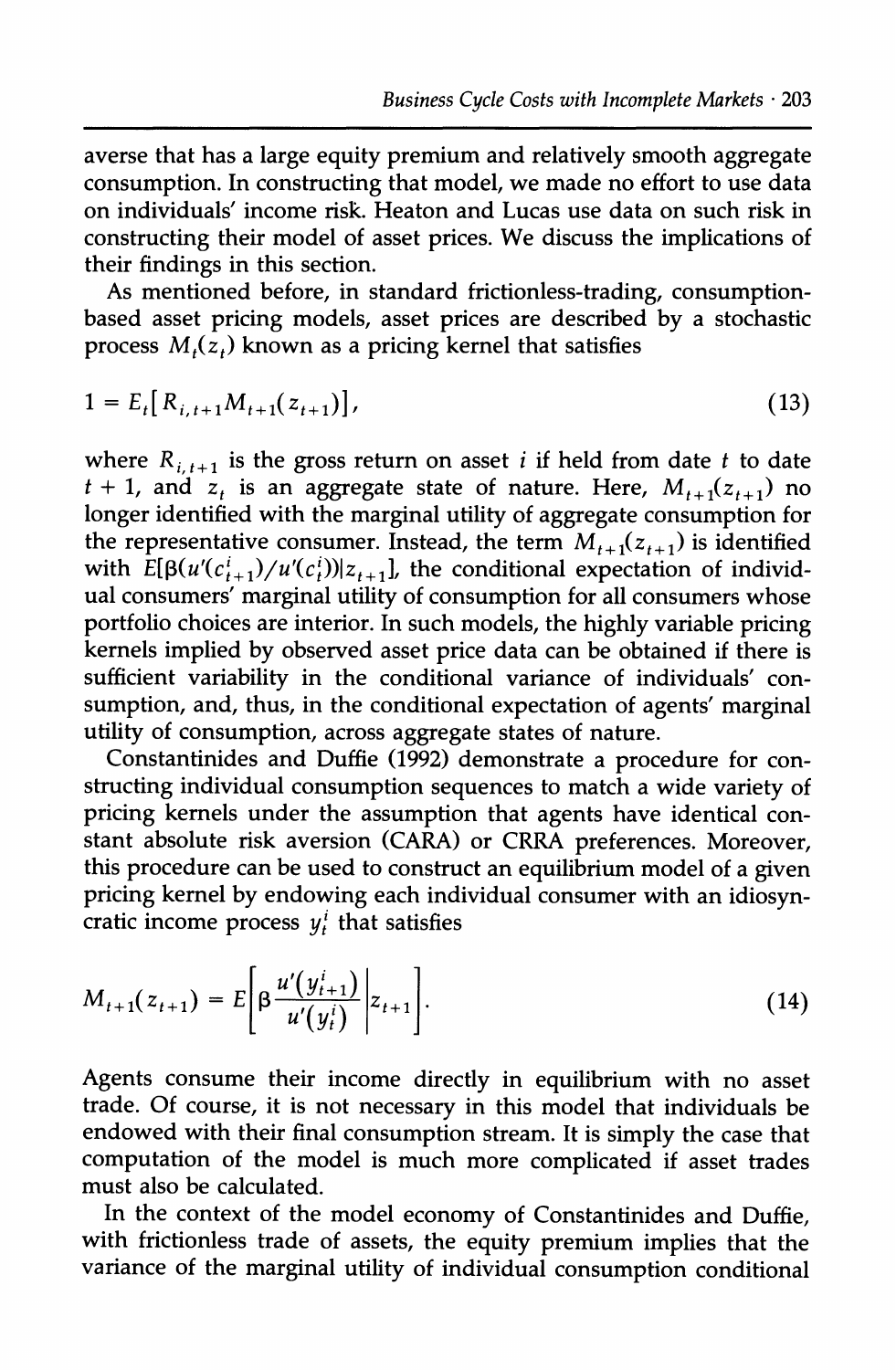on aggregate state  $z_{t+1}$  be both highly variable and highly (negatively) **correlated with stock returns. Thus, in this model, the equity premium could be taken as evidence that individual consumers face substantially more risk in recessions than in booms. In fact, it is precisely this principle that we use in constructing our numerical example in the previous section. As we saw in the previous section, though, evidence that individual consumers face substantially more risk in recessions than in booms is not evidence of a high cost of business cycles. If countercyclical policy eliminates aggregate fluctuations by eliminating correlations in individual risk, then the welfare gains from such a policy in our model are likely to be quite small.** 

**As noted earlier, we made no attempt in our two-period model to use data on the income risk faced by individuals to choose parameters. Heaton and Lucas (1992) begin their paper with a review of several papers attempting to use data on individual income variability to calibrate incomplete markets models of asset prices. Finding that these earlier attempts were not successful in generating sizable equity premia, they turn to a study of the role of trading frictions in determining asset prices. We suspect that models that attempt to match asset prices by restricting the trading opportunities of agents with market frictions will deliver lower gains to eliminating correlations in individual risk than reported here. Note again that the gain to eliminating correlations in individual risk under autarky is zero. Assuming trading frictions should move agents closer to autarky.** 

## **6. Conclusion**

**In this paper, we measure the potential welfare gains from countercyclical policy in an economy with incomplete markets. In conducting this measurement, we see it as critical to distinguish whether the main effect of countercyclical policy is to reduce the income risk faced by each individual or is simply to reduce the correlation across individuals in the income risk that they face. In the first case, countercyclical policy can have a direct effect on welfare by reducing the risks individuals in**  the economy face. It also can have an indirect effect on welfare if it **changes market-clearing asset prices. In the second situation, in the case in which countercyclical policy simply reduces the correlation in individual risks, the indirect effect of countercyclical policy on asset prices is the only effect such a policy will have.** 

**We present a model in which the effect of countercyclical policy is simply to eliminate the correlation across individuals in the unemployment risk that they face. This model is based on the idea that the**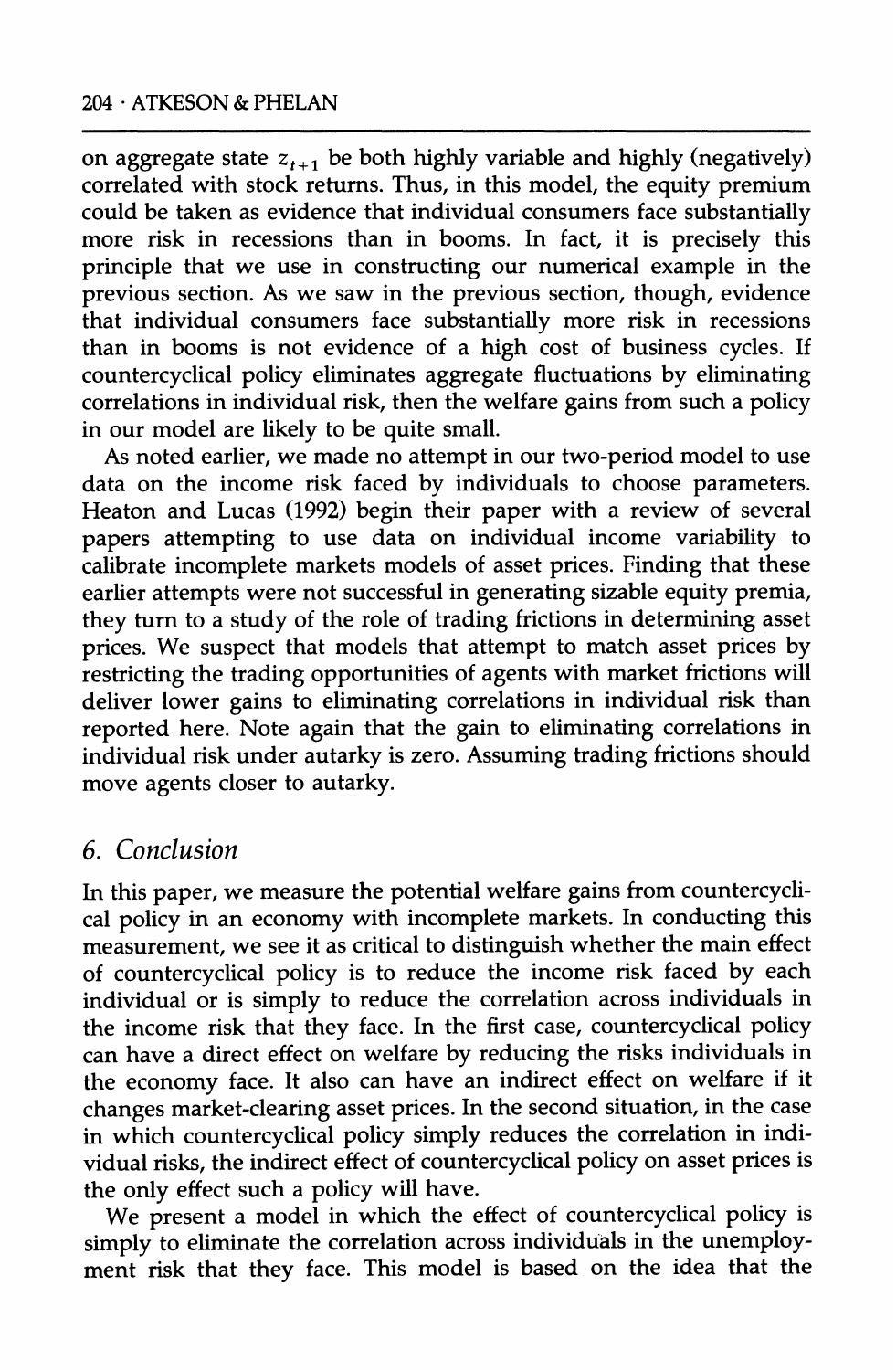**unemployment risk that an individual faces is determined in equilibrium by his choice of search strategy in the labor market. In particular, agents trade off a higher reservation wage against a higher probability of remaining unemployed. Once agents' search strategies adjust, countercyclical policy does not reduce any individual's chance of becoming unemployed, it simply ensures that a large number of agents are not unemployed at the same time.** 

**Given this result, we use asset price data to calculate the general equilibrium effects of countercyclical policy on welfare in an incomplete markets environment. We find this effect on welfare to be near zero, since, with incomplete markets, eliminating the correlation in individual income risk does not open up many new opportunities for agents to smooth their consumption. On the other hand, with complete markets, eliminating the correlation in individual income risk allows agents to smooth consumption completely. Thus, the costs of aggregate fluctuations in the incomplete markets economy is smaller than in the complete markets economy for any given technical specification of an economy. Incomplete markets imply a lower gain to eliminating correlations in individual risk in another sense as well. With complete markets, it is difficult to generate an equity premium without assuming a technical specification that itself might imply a high gain to eliminating aggregate fluctuations. With incomplete markets this is not the case.** 

**In this paper, we have not considered the extent to which government might be able to use countercyclical policy to raise the long-run average level of output in the economy and, thus, agents' long-run level of consumption and utility. In our model of the endogenous determination of unemployment risk, countercyclical policy actually lowers the long-run average level of output. If policies that raise long-term average levels of output do exist such policies certainly might produce large welfare gains. De Long and Summers (1988) examine these possibilities. Nevertheless, such gains would have little to do with "smoothing" the business cycle.** 

**In thinking about formulating policies to reduce individual risk, it may be useful to investigate more specific steps government might take to enhance agents' market opportunities for trading risky income for smooth consumption. Deaton and Paxson (1993) and Attanasio and Davis (1993) present micro data that suggests that individuals may face considerable idiosyncratic uncertainty over the long term in their consumption streams. One possible reason that agents might have difficulty insuring idiosyncratic risk is that agents may have limited commitment possibilities. In fact, in our model of endogenous unemployment risk, the assumption of limited commitment plays a key role in preventing**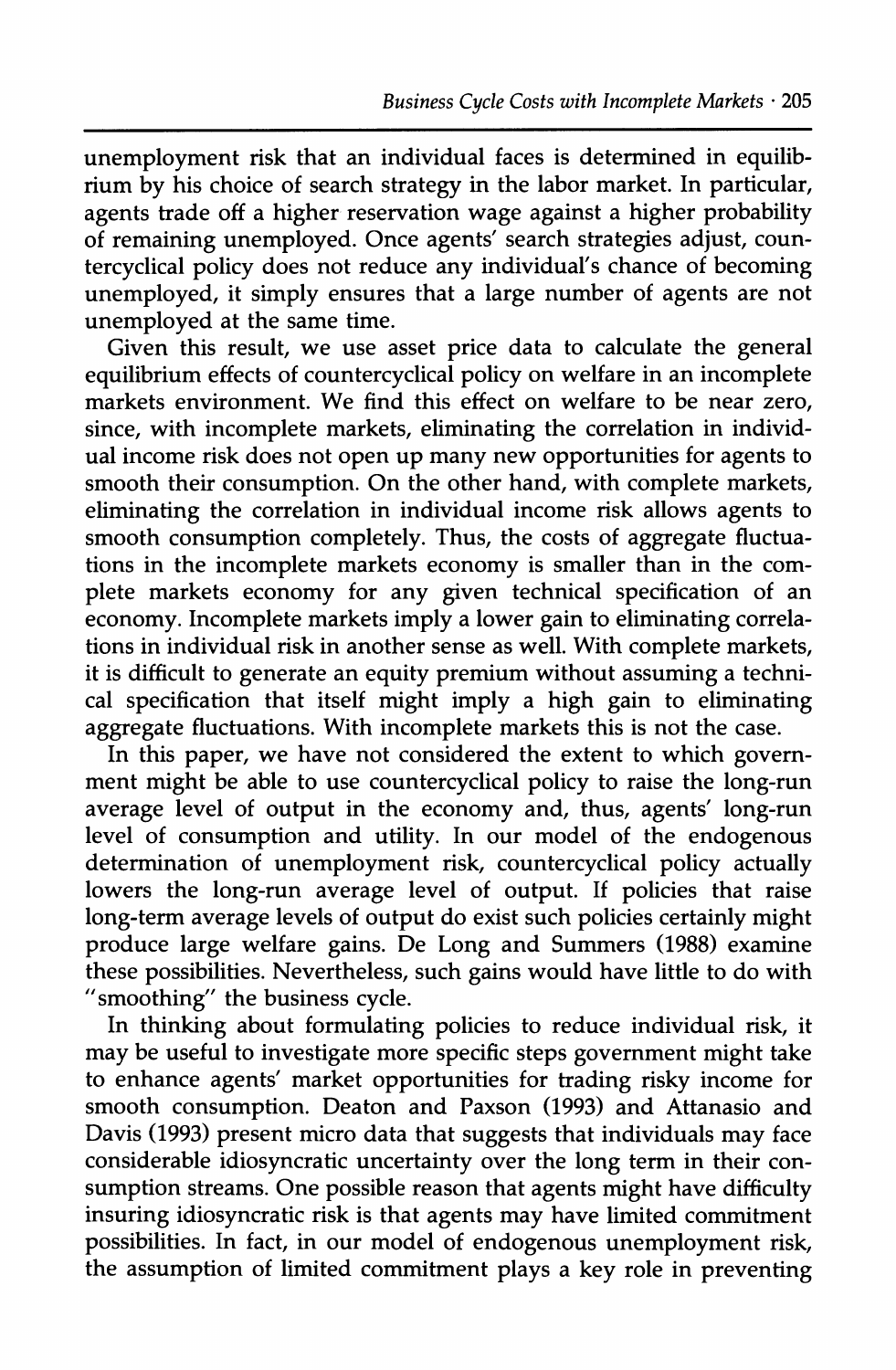**risk sharing. The extent to which contracts requiring commitment are enforceable is in many ways determined by government policy.** 

# **Appendix: Mathematical Derivation of Endogenous Wage Model**

 $V(w)$ : Value of match paying  $w$ .  $V<sub>s</sub>$ : Value of being in search pool. **By definition,** 

$$
V(w) = w^{\gamma} + \beta E_z[\mu(z)V(w) + (1 - \mu(z))V_s].
$$
 (15)

**Solving for V(w) delivers** 

$$
V(w) = \frac{1}{1 - \beta \overline{\mu}} \left( w^{\gamma} + \beta (1 - \overline{\mu}) V_s \right), \tag{16}
$$

where  $\bar{\mu} = E_z \mu(z)$ . Again, by definition,

$$
V_s = \max_w E_z \bigg[ \frac{w}{b(z)} \beta V_s + \bigg( 1 - \frac{w}{b(z)} \bigg) V(w) \bigg], \tag{17}
$$

**or replacing in for V(w) and collecting terms** 

$$
V_s = \max_{w} \left\{ \left[ wB\beta + (1 - wB) \frac{\beta(1 - \overline{\mu})}{1 - \beta \overline{\mu}} \right] V_s + \frac{1 - wB}{1 - \beta \overline{\mu}} w^{\gamma} \right\},
$$
(18)

where  $B = E<sub>z</sub>(1/b(z))$ . Taking the first-order condition of this and **simplifying delivers** 

$$
\beta B \overline{\mu} (1 - \beta) V_s - B w^{\gamma} + \gamma w^{\gamma - 1} - \gamma w^{\gamma} B = 0. \qquad (19)
$$

If one solves Equation (17) for  $V_s$  given an optimal choice of  $w$  (with **again much simplification), one derives** 

$$
V_s = \frac{1 - wB}{(1 - \beta)(1 - w\beta B\overline{\mu})}w^{\gamma}.
$$
 (20)

Replacing for  $V_s$  in the first-order condition (19) and simplifying deliv**ers** 

$$
w^{2}\left[B^{2}\beta\overline{\mu}\gamma\right] + w\left[B(\beta\overline{\mu}(1-\gamma) - (1+\gamma))\right] + \gamma = 0. \tag{21}
$$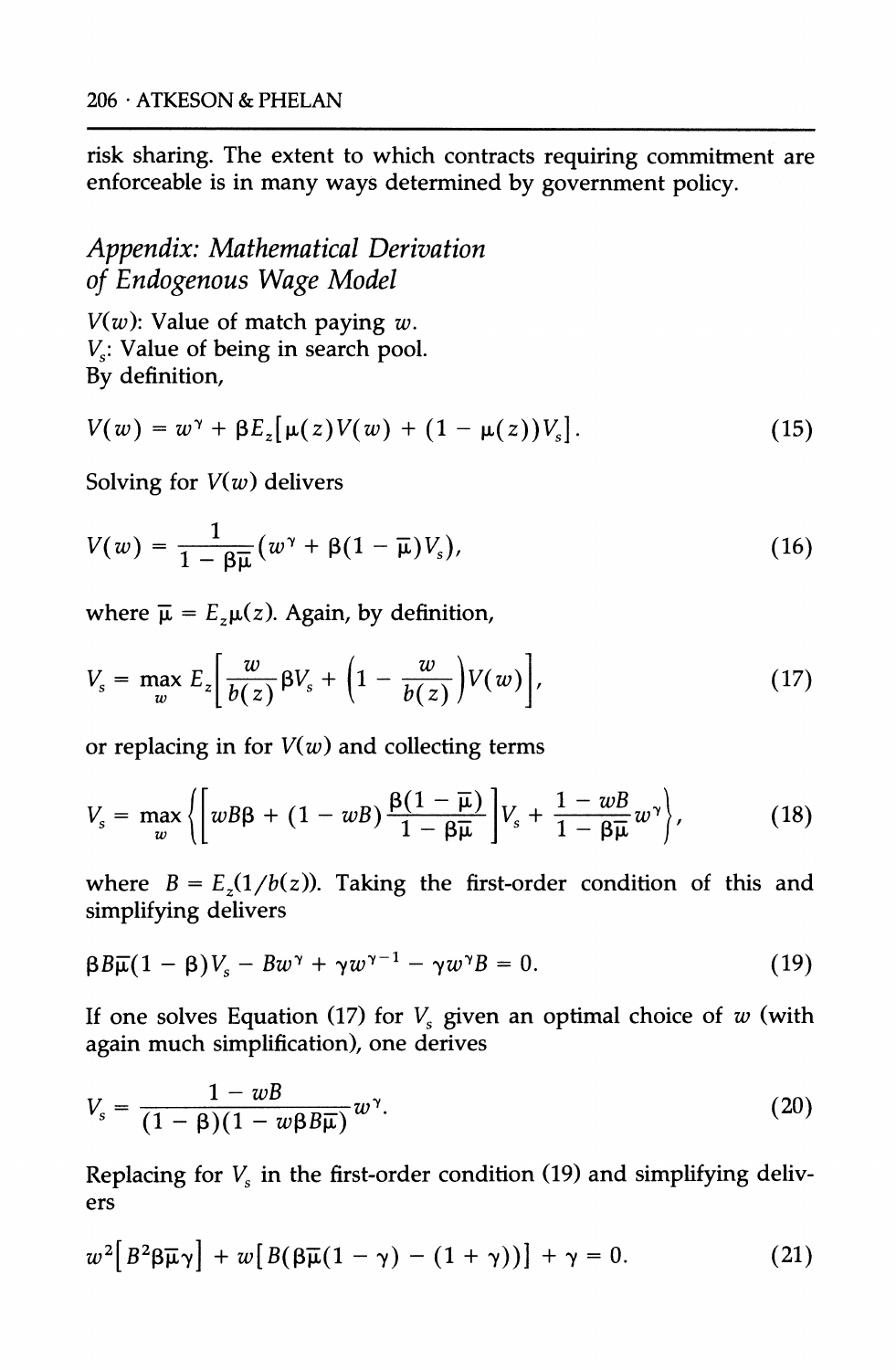**(22)** 

Note here that if  $\bar{\mu} = 0$ , Equation (21) implies Equation (3)—the for**mula for w for the simple one-period-match version of this model if one**  assumes an i.i.d. distribution for z. For general  $\overline{\mu}$ , solving for w delivers

$$
w=\frac{-\left(\beta\overline{\mu}(1-\gamma)-(1+\gamma)\right)+\sqrt{\left(\beta\overline{\mu}(1-\gamma)-(1+\gamma)\right)^2-4\beta\overline{\mu}\gamma^2}}{2\beta\overline{\mu}\gamma B}
$$

**The unconditional probability that an unemployed agent becomes employed equals wB. From Equation (22), this probability is independent**  of B; thus, setting  $b(z)$  and  $\mu(z)$  to their mean values leaves individual **unemployment risk unaffected.** 

#### **REFERENCES**

- **Attanasio, O., and S. J. Davis. (1993). Relative wage movements and the distribution of consumption. Manuscript, Stanford University.**
- **Campbell, J. Y., A. W. Lo, and A. C. MacKinlay. (1993). The econometrics of financial markets. Manuscript, Princeton University.**
- **Cochrane, J. H., and L. P. Hansen. (1992). Asset pricing explorations for macroeconomics. NBER Macroeconomics Annual 7:115-165.**
- **Constantinides, G. M., and D. Duffie. (1992). Asset pricing with heterogeneous consumers. Manuscript, University of Chicago.**
- **Deaton, A., and C. Paxson. (1993). Intertemporal choice and inequality. NBER working paper 4328.**
- **De Long, J. B., and L. H. Summers. (1988). How does macroeconomic policy affect output? Brookings Papers on Economic Activity 2:433-480.**
- **Heaton, J., and D. Lucas. (1993). Evaluating the effects of incomplete markets on risk sharing and asset pricing. NBER working paper 4249.**
- **imrohoroglu, A. (1989). Costs of business cycles with indivisibilities and liquidity constraints. Journal of Political Economy 97(6):1364-1383.**
- **Lucas, R. E. (1987). Models of business cycles. New York: Basil Blackwell.**

### **Comment**

**JOHN HEATON Hoover Institution, Massachusetts Institute of Technology, and NBER** 

**Atkeson and Phelan ask us to reconsider the question asked by Lucas (1987): How costly are business cycles? To answer this question we must consider how important are the aggregate or common shocks that**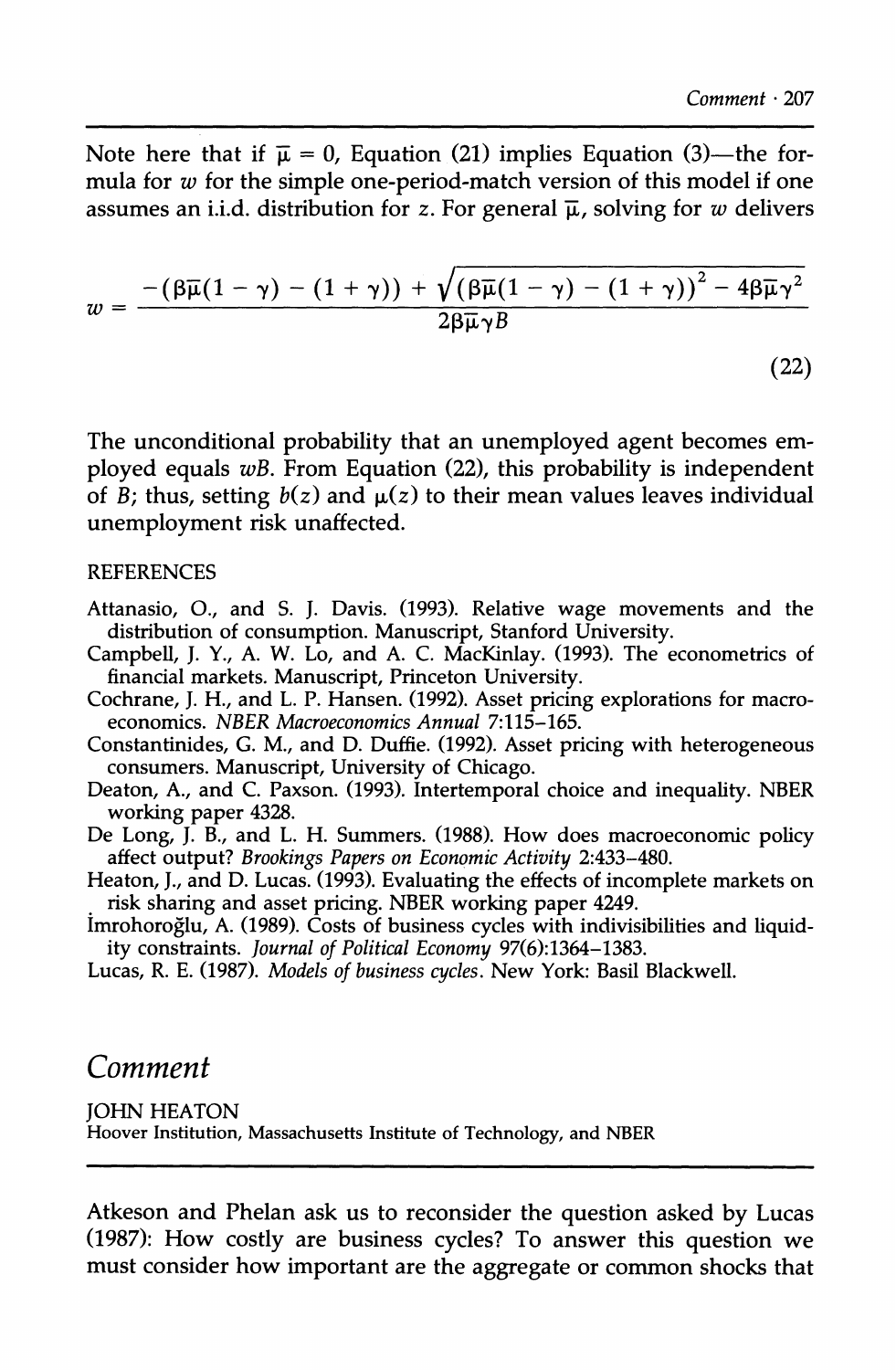**individuals face. Further, the extent of available asset markets is likely to affect the answer. In a world of complete markets, individuals are able to trade away all of the idiosyncratic risk that they face, and each individual faces the same aggregate risk. Under some preference assumptions (such as time-additive constant relative risk aversion), each individual consumes a constant fraction of aggregate consumption. In this case the welfare costs of business cycles can be calculated using a representative consumer. Using a representative agent, Lucas (1987) found that the cost of business cycles is small.** 

**There are several possible objections that could be made about Lucas's calculation. First, he assumed that consumption is stationary about a trend. If shocks to aggregate consumption are permanent, then the costs of cycles will be larger. Second, the preferences of the representative agent may be different from those assumed by Lucas. If the representative agent is more risk averse than Lucas assumes, then the costs of cycles will be larger. A related issue is the observation that the equity premium may provide a direct measurement of the market price of business cycles. Since the average equity premium is quite large, the cost of business cycles may in fact be large. A fourth objection is that Lucas's calculations may understate the costs of business cycles because a representative agent model is not appropriate due to market incompleteness. Imrohoroglu (1989) examined this last objection and calculated the costs of business cycles to be much larger than that obtained by Lucas (1987).** 

**Atkeson and Phelan reexamine the issue of market incompleteness and ask whether the costs of business cycles really are larger in an incomplete markets setting. They consider the effect that a change in aggregate uncertainty may have on individual uncertainty. In a simple model of employment risk, Atkeson and Phelan show that in reaction to a reduction in aggregate risk, individual agents may choose to face more idiosyncratic employment risk. As a result, the welfare gains to reducing aggregate employment risk may not be large. One possible way that the change in aggregate risk may affect welfare is through a general equilibrium effect on prices. To assess this affect, Atkeson and Phelan consider a general equilibrium model of asset markets and show that the gain from reducing aggregate fluctuations in the model is smaller in a world of incomplete markets than in a world of complete markets.** 

**I first consider a model similar to Atkeson and Phelan's in which agents have access to limited securities markets and the equilibrium effects of a reduction in aggregate risk can be easily analyzed. In particular, the fact that a reduction in aggregate risk may have no effect**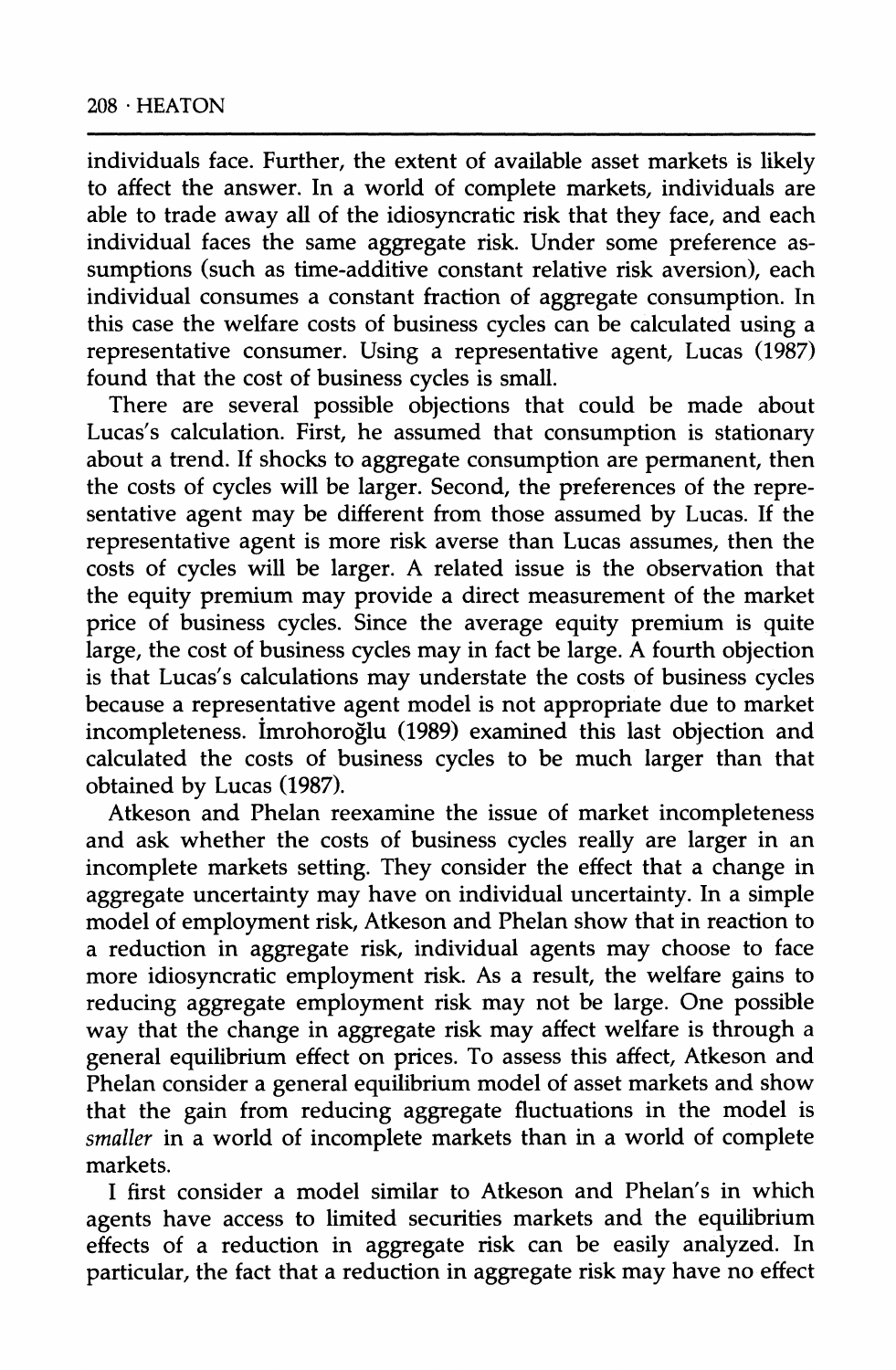**on equilibrium welfare can be easily seen. Further, the model can resolve the equity premium puzzle of Mehra and Prescott (1985) so that it captures the appearance of large costs of business cycles. The model is a special case of the model presented in Constantinides and Duffie (1993) and is related to Mankiw's (1986) model.** 

### **1. General Equilibrium Model**

**In the model there is a continuum of agents and agent i's income is given by:** 

$$
y_t^i = c_t^a \exp(z_t^i + \theta \log c_0^a - \theta \log c_t^a - \alpha t) - d_t,
$$
\n(1)

where  $c_t^a$  is aggregate consumption at time t, and  $d_t$  is the dividend due to a holder of a share of stock at time  $t$ .  $z_t^i$  is given by

$$
z_t^i = z_{t-1}^i + \sigma \epsilon_t^i + \left[2\beta + 2\theta \log(c_t^a / c_{t-1}^a)\right]^{1/2} \eta_t^i.
$$
 (2)

In Equation (1)  $\alpha = \beta + \sigma^2/2$ . The utility of each agent is given by

$$
U = \frac{1}{1 - \gamma} E \left( \sum_{t=0}^{\infty} c_t^{1 - \gamma} \right),
$$
 (3)

where  $\gamma > 0$  is the coefficient of relative risk aversion. The shocks  $\{\epsilon_i^i\}$ **and {it} are assumed to be independent of each other and to be independently distributed over time and across agents. Further, for each t these shocks are normally distributed with mean zero and unit variance.** 

**Each agent is endowed with one unit of the stock, and the number (mass) of agents is normalized to be one. Under the assumption of complete markets, there is a representative agent with preferences given by Equation (3). However, suppose that it is not possible for individuals to write contracts directly on their future labor income, and the only assets that can be traded are the stock and a risk-free bond. A no-trade equilibrium exists where the price of the stock and the bond are calculated as if there is a representative agent with CRRA preferences, but the preferences of the representative agent are different from those in Equation (3). Instead, the discount factor of the representative**  agent is  $\beta^* = \beta \exp(\gamma \alpha - \gamma^2 \alpha)$ , and the coefficient of relative risk aversion is given by  $y^* = (1 - \theta - \theta y)y$ . Notice that if  $\theta < 0$ , the equity **premium predicted by the model is larger than in the complete markets**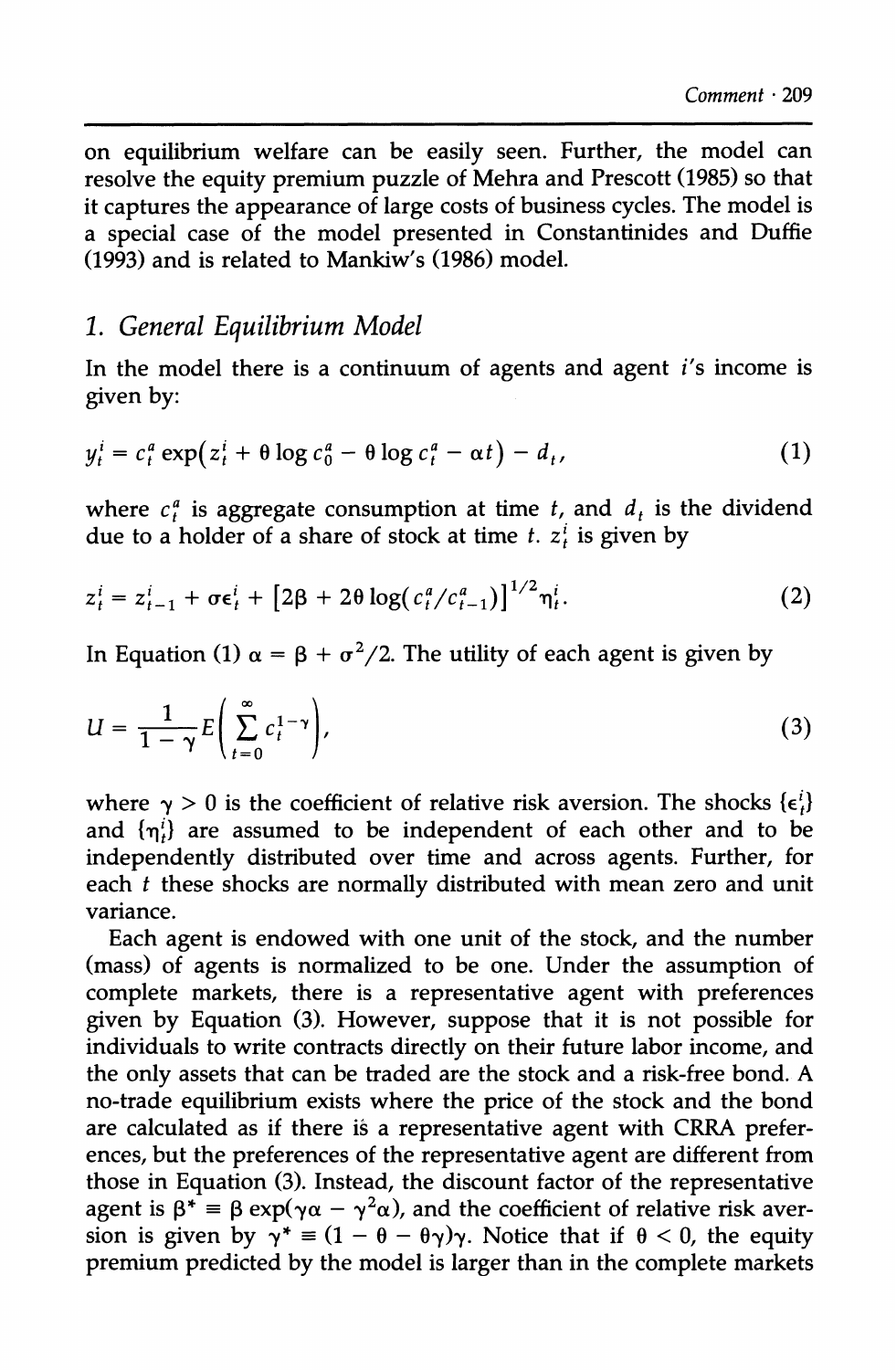**case. In other words, if the variance of the shocks to individual income is countercyclical, the equity premium is larger.** 

Suppose now that aggregate consumption growth,  $\{ \log(c_f^a/c_{t-1}^a) \}$ , is **i.i.d. over time and takes on the values 1.051 and 0.985 with equal**  probability. If  $\beta^* = 1.09$  and  $\gamma^* = 29$ , then the model predicts an equity **premium of 2% and a bond return of 3%. If the true value of**  $\gamma = 4$  **and**  $\beta$  = 0.98, then under complete markets the equity premium is 0.5%, **and the bond return is 8.4%. Notice that for the model with incomplete**  markets to predict an equity premium of  $2\%$  when  $\gamma = 4$ ,  $\theta$  must be **-1.3, which implies substantial countercyclical movement in the variance of shocks to labor income. However, the model does predict a much larger equity premium than the complete markets model and should be a better vehicle for examining the cost of business cycles.** 

**Under the assumption of complete markets, the costs of business cycles is assessed by finding h (an increase in the growth rate of consumption) such that** 

$$
(1+\lambda)^{1-\gamma}E\left\{\left(c_{t+1}^a/c_t^a\right)^{1-\gamma}\right\}=\mu^{1-\gamma},\tag{4}
$$

**where**  $\mu$  is mean (gross) consumption growth. If  $\gamma = 4$ ,  $\lambda = 0.0017$  so **that the costs of business cycles are relatively small. This is consistent with the small equity premium predicted by the complete markets model. However, under incomplete markets, we use the induced preferences of individual j over aggregate consumption growth:** 

$$
E\Big\{\big(c_{t+1}^i/c_t^i\big)^{1-\gamma}\Big\} = E\Big\{\big(c_{t+1}^a/c_t^a\big)^{1-\hat{\gamma}}\Big\}.
$$
 (5)

In this case  $\hat{\gamma} = 19$  and, analogous to Equation (4),  $\hat{\lambda} = 0.0137$ . The costs **of business cycles are much larger in a world of incomplete markets as in imrohoroglu (1989).** 

**However, Atkeson and Phelan find that the cost of business cycles is smaller in an incomplete markets setting. They ask us to consider the effects on individual income risk of a change in aggregate income risk if individuals take on more idiosyncratic risk when aggregate risk is reduced. In the earlier calculation, individual income risk is substantially reduced. Suppose instead that when aggregate shocks are elimi**nated, the distribution of each individual's labor income stays the same, **and income is independent across agents. In this case aggregate income growth is constant so that there is a welfare gain under complete markets. However under incomplete markets, an autarkic equilibrium still exists; there is no equity premium, but individuals are no better off. As**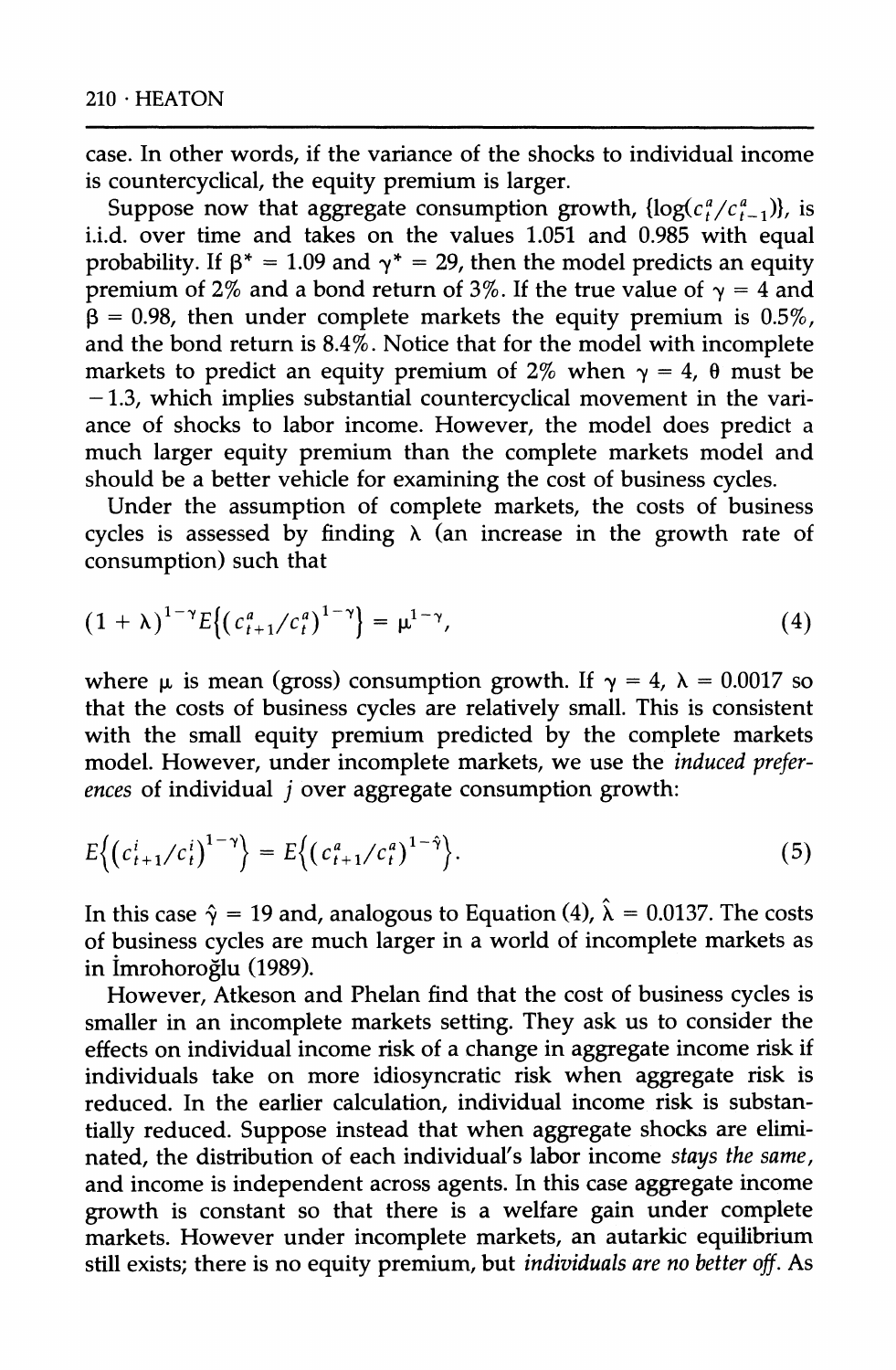**a result, the welfare gains of reducing business cycles are actually larger in a world of complete markets. This means that in an incomplete markets setting, we must be very careful when assessing the effects on welfare of changes in government policy that affect aggregate income risk.** 

**There are several issues that are raised by this type of analysis and this model of asset markets. First, what if the shocks to idiosyncratic income are calibrated using data on individual income? Heaton and Lucas (1994) examine an asset pricing model and calibrate the income shocks using the PSID. The model generates trade in asset markets, but to generate an equity premium, market frictions in the form of transactions costs are needed. The model does generate a "net-of-transactioncosts" equity premium, but it probably is not large enough to generate important gains to eliminating aggregate income variability. However, an important caveat about this model and the model of Constantinides and Duffie (1993) is that they do not exactly match the wealth distribution and the distribution of asset holdings. As a result, welfare calculations based on them must be interpreted with some caution.** 

**A second issue raised by the chapter is, How should we think about research that tries to disentangle aggregate versus idiosyncratic or sectoral shocks? This research may be difficult to interpret given that economic agents may react to changes in aggregate shocks so that the risk they face stays approximately constant. It would have been nice to see some discussion of this literature in the chapter, since determining the exact structure of aggregate shocks versus idiosyncratic shocks is**  central to the issue of the cost of business cycles.

**The essential issue is to determine the likely effect on individual income variability of policy changes that affect aggregate income variability. Atkeson and Phelan provide one example in which a reduction in aggregate variability causes individual agents to choose strategies that result in more idiosyncratic income risk. This result will not generalize to all settings; however, it is an interesting case that needs further consideration. To the extent that the analysis generalizes, costs of business cycles calculated using a representative agent may in fact put an upper bound on the costs.** 

#### **REFERENCES**

**Constantinides, G. M., and D. Duffie. (1993). Asset pricing with heterogeneous consumers. Manuscript, University of Chicago.** 

**Heaton, J., and D. Lucas. (1994). Evaluating the effects of incomplete markets on risk sharing and asset pricing. Sloan School of Management working paper.** 

**Imrohoroglu, A. (1989). Costs of business cycles with indivisibilities and liquidity constraints. Journal of Political Economy 97:1364-1383.**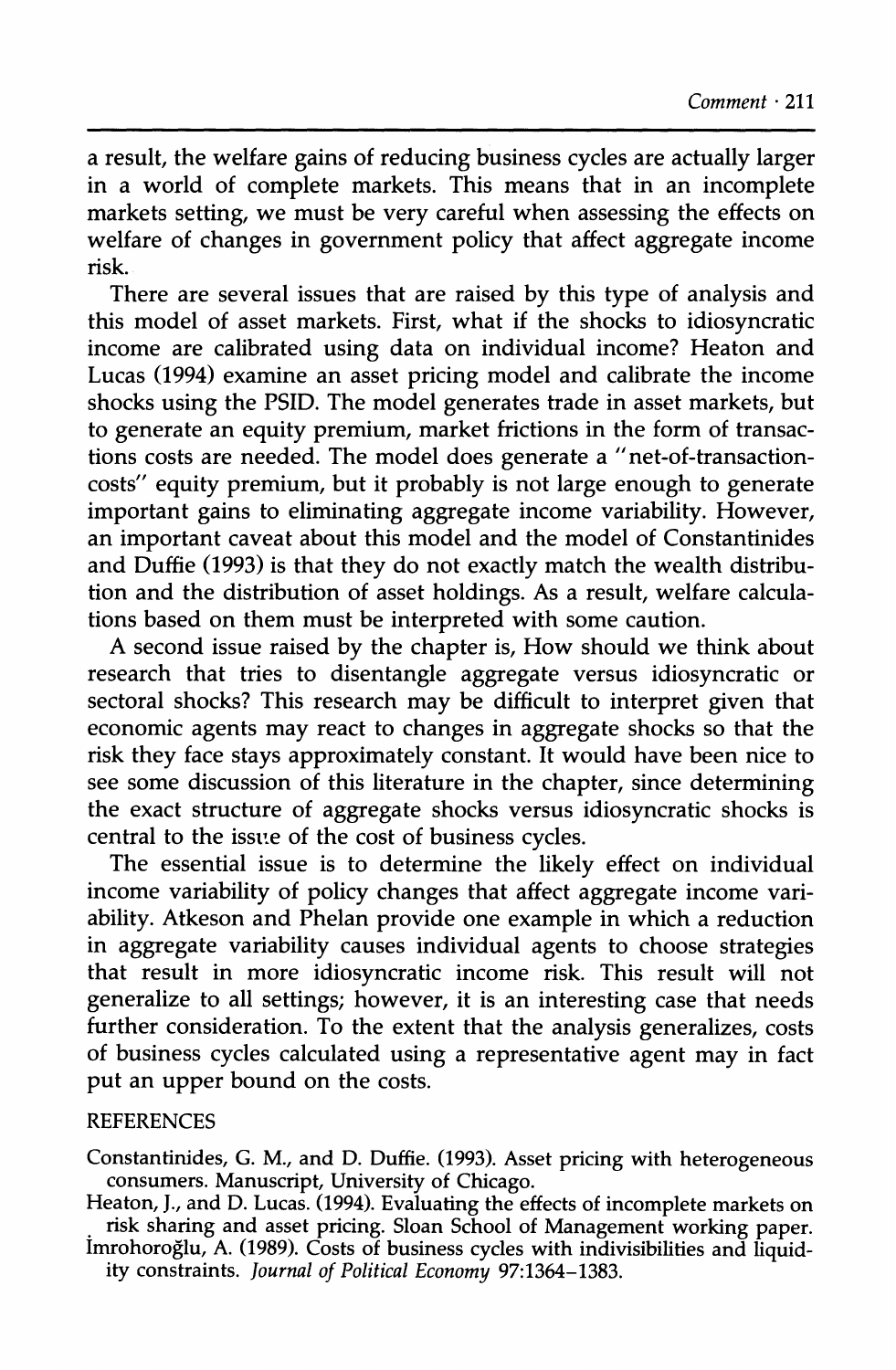**Lucas, R. E. (1987). Models of business cycles. New York: Basil Blackwell.** 

**Mankiw, N. G. (1986). The equity premium and the concentration of aggregate shocks. Journal of Financial Economics 17:211-219.** 

**Mehra, R., and E. Prescott (1985). The equity premium: A puzzle. Journal of Monetary Economics 15:145-161.** 

### **Comment**

**JAMES TOBIN Yale University** 

**The Atkeson-Phelan paper is an interesting and ingenious entry in the popular recent literature minimizing the welfare gains of business cycle stabilization. But I hope that the Federal Reserve and the Council of Economic Advisers do not shut up shop just yet.** 

**I begin with a few general remarks.** 

**If nature imposes on Robinson Crusoe a fluctuating income, beyond his capacity to smooth by storage, maybe it is hard to construct a model of his utility that would induce him to pay more than a pittance for a bargain with nature to smooth his harvests. This is not true, of course, if Crusoe faced finite probabilities of famine and starvation, somehow excluded in calculations like those of Atkeson and Phelan. The same is true, with the same exception, of a society of representative consumers facing identical aggregative risks with no idiosyncratic risks. Uncorrelated idiosyncratic risks, without aggregative risk, offer in principle opportunities to smooth everyone's consumption simply by transfers each period from the lucky to the unlucky, given that today's lucky are tomorrow's unlucky. The accomplishment of such transfers is, I guess,**  what the authors mean by "complete markets." I guess that implies the **opportunity to sell one's income stream for a smooth consumption stream, a bargain ruled out in practice by moral hazard and ruled out in law by prohibitions of slavery. It is noteworthy that most practical devices for redistributing incomes to maintain the consumption of those whose wage incomes are interrupted involve government programs, and sometimes entail compulsory membership in order to forestall adverse selection: workmen's compensation, unemployment insurance, social security. The authors' main point is consistent with this observation. They find that the smoothing afforded "in incomplete markets" by** 

**I owe a great deal to discussions of the issues raised by the paper with my colleague William Brainard. He is an old hand at this sort of topic (see Brainard and Dolbear, 1971). He's not responsible for anything I say.**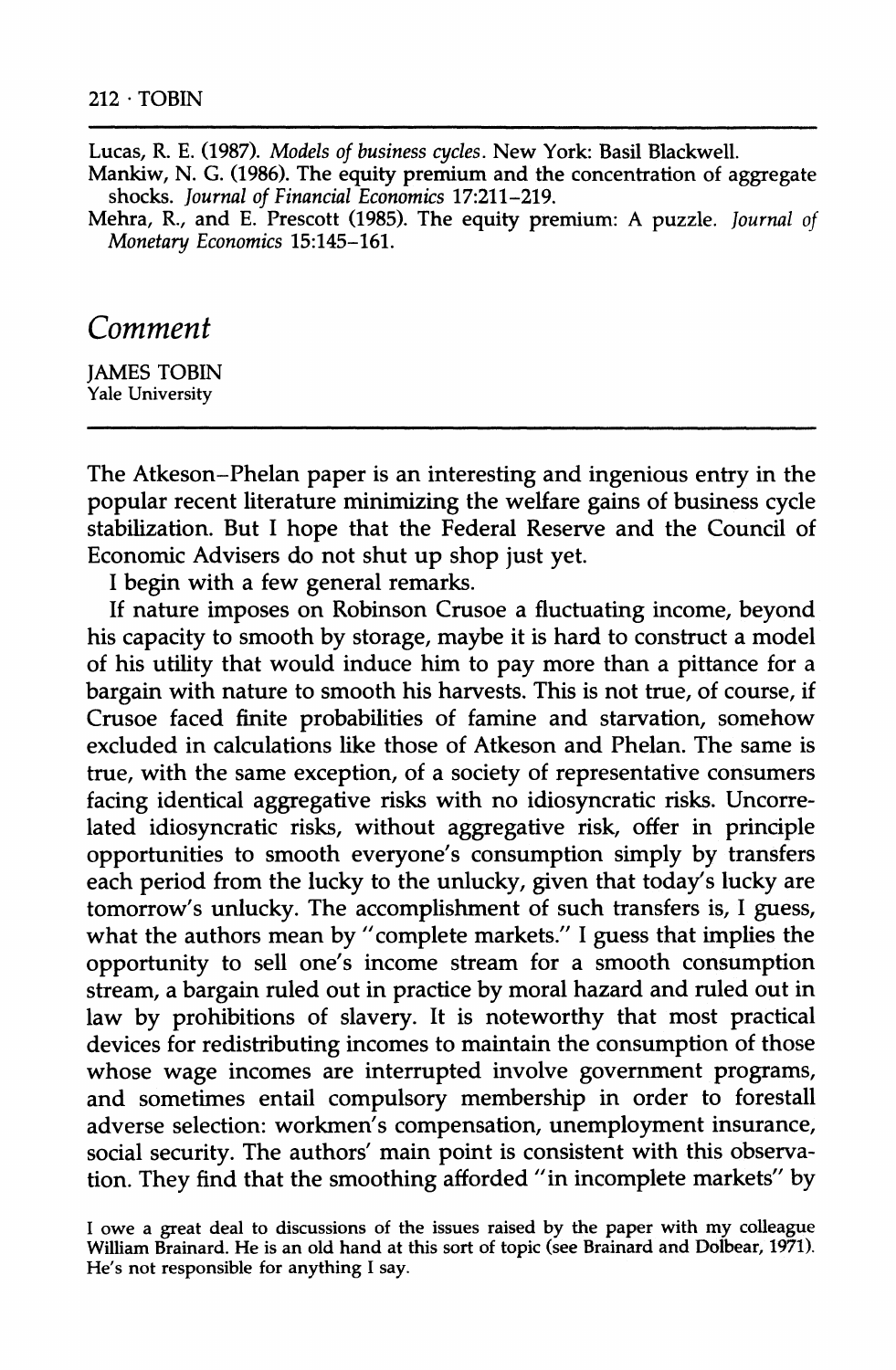**buying and selling bonds and equities are minimal, even with stabilization measures when those measures do not ameliorate individual employment and income prospects.** 

**I approach this paper as an amateur. I am not an aficionado of this literature or of the "real business cycle theory" from which it is a spinoff. Worse yet, I retain the prejudices of my Keynesian generation, which grew up to believe that cyclical recessions and depressions are socially expensive market failures and that diminution of their magnitude is possible and can significantly enhance societal welfare. I have reason to believe that the organizers of this conference were well aware of my disqualifications for this assignment and willfully ignored them. A paper like the one before us has the merit of challenging the endangered species of which I am a member to justify propositions they had regarded as axiomatic.** 

**I shall make two sets of comments. The first and more important concerns what lessons for practical government stabilization policies are suggested by the paper. The paper is, after all, a metaphor. It examines a model economy that is designed to mimic certain features of a real-world economy that bear on the question being investigated but otherwise bear almost no resemblance to actuality. How seriously should the metaphor be taken? The second set concerns some questions and problems of detail I encountered in the specific model of the paper.** 

# **1. On Interpreting and Applying the Model**

**This paper, like other papers in the literature, estimates welfare gains from eliminating or diminishing aggregate fluctuations of income and consumption without altering their expected levels and growth rates. The opposing view, my own, is that business cycles are for the most part asymmetrical departures from full-employment equilibrium, as represented for example by "potential" GDP and consumption. In this view the essence of "stabilization" is to raise the mean performance of the economy while also lowering its variance. Consider estimates of the "Okun gap" between potential and actual per capita GNP due to unemployment rates in excess of the lowest inflation-safe unemployment rate, if you like, the "NAIRU" or natural rate. The average gap from 1946 to 1992 in percent of potential per capita GNP is 2.1 if negative gaps are counted or 2.7 if they are counted as zeros. In nonmacro contexts no one would regard losses of this magnitude, \$136 to \$175 billion currently, as peanuts. Gaps of this kind were much larger before World War II, and it is quite possible they would have been larger these past five decades in the absence of countercyclical policies,**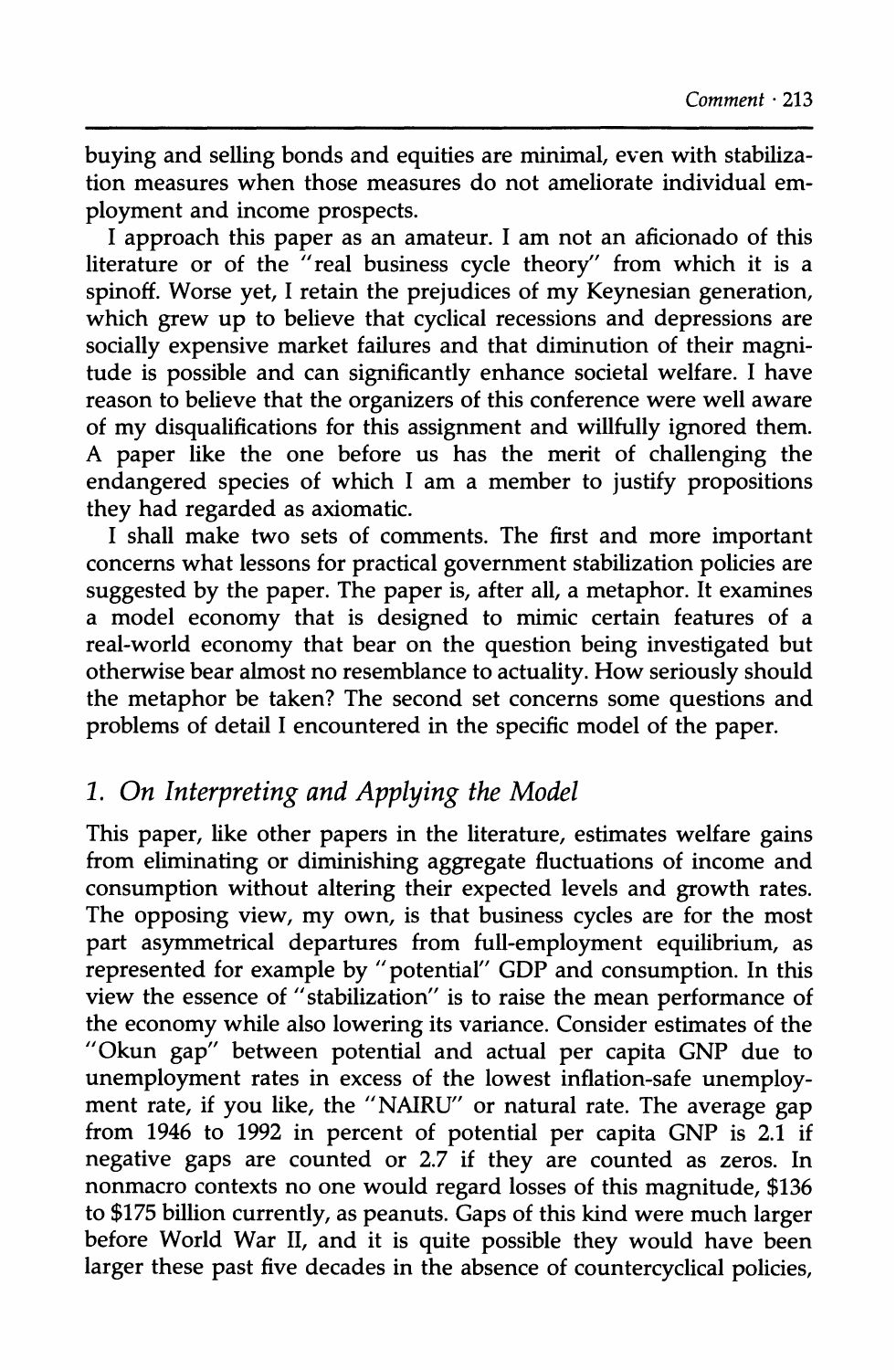**both by "built-in stabilizers" in fiscal and financial institutions and by discretionary fiscal and monetary demand management (DeLong and Summers, 1988). Furthermore, it may well be that the growth of potential GNP itself is weakened by large and prolonged departures from full-employment potential, because they adversely and irreversibly affect aggregate saving and investment and the human capital embodied in the work force.** 

**I realize that these Keynesian possibilities are ruled out in the paper by the equilibrium setup of the model economy. In the land of Atkeson and Phelan, cyclical fluctuations result from exogenous shocks to labor productivity, certainly not from aggregate demand shocks. Markets never fail to clear, even momentarily. If there is money in their economy and if prices are quoted in it, it plays no role at all in the fluctuations of real variables. Here "stabilization policy" does not mean what it usually connotes, demand management by fiscal and monetary policies. It would be a misuse of the model and its numerical conclusions to abandon conventional demand management unless you subscribe to the moving-equilibrium view of real business cycle theory.** 

**It is true that the authors' model economy does concern fluctuations in employment and unemployment, and it does envisage compensatory public employment as the instrument of aggregative stabilization. Somehow employers and workers agree on (real) wages each period before they know the random draw of productivity growth. After the draw employers fire workers whose productivity is less than the agreed wage. Compensatory public employment is an inverse function of the productivity shock. Competition among employers sets the wage at the level maximizing workers' expected utility, as workers trade off wages against the probabilities of unemployment. Thus, unemployment is endogenous and voluntary. Moreover, Atkeson and Phelan contrive to make each individual's unemployment prospects independent of the existence and strength of the public jobs program.** 

**Thus, in the model the only consequence of countercyclical policy is aggregate stabilization, i.e., in the authors' words, diminishing or eliminating correlations among individuals in their income fluctuations. This accomplishes very little, because it limits the source of welfare gain to the possibility that the policy makes it easier for individuals to smooth their consumption streams by trading assets among themselves.** 

**At the end of their paper, Atkeson and Phelan do recognize the logical possibility that stabilization might raise mean incomes and consumptions, although their model excludes it. That would require complementary interaction between aggregate stabilization and improvement in individual prospects, a more likely possibility in the real**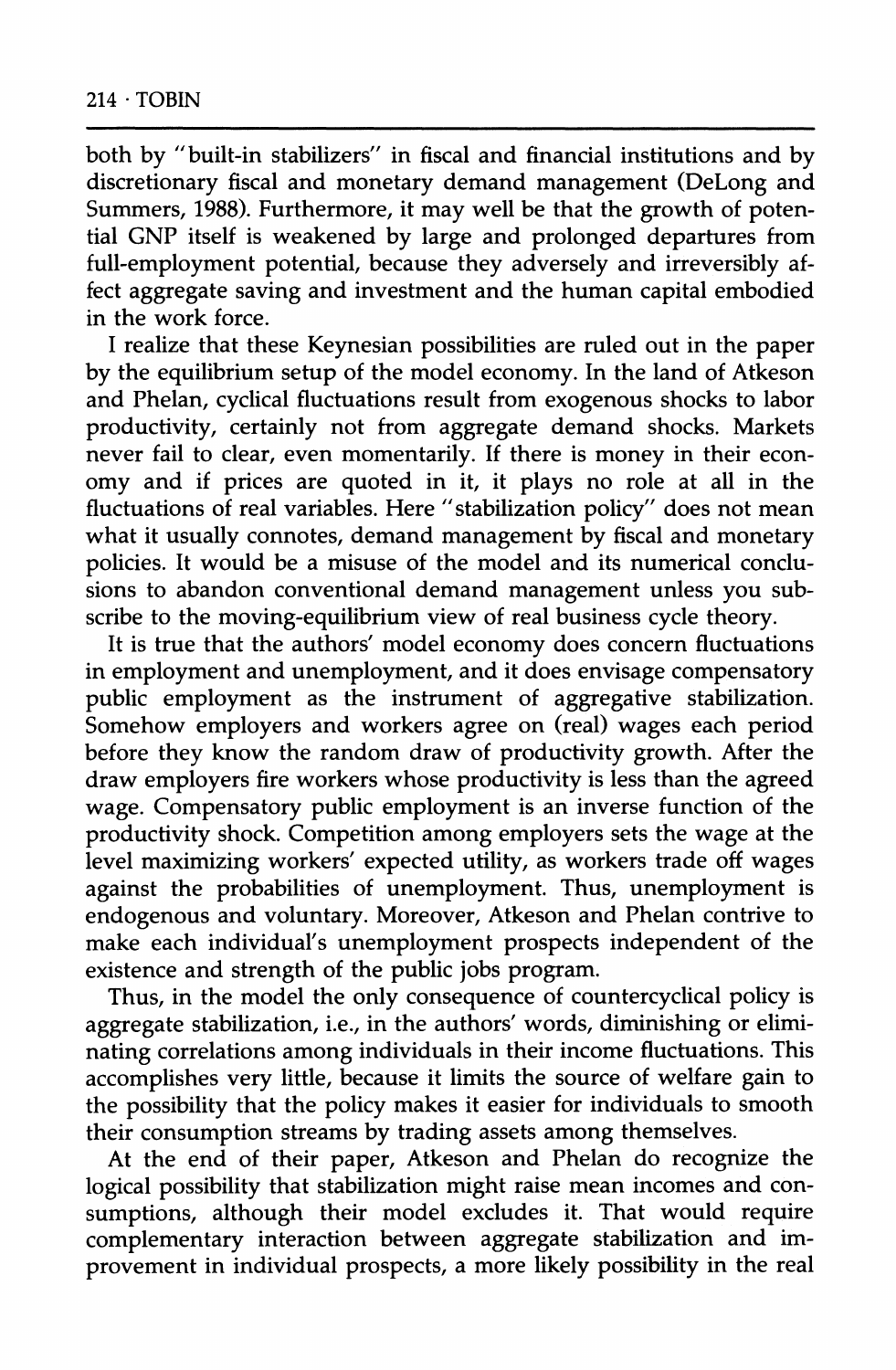**world than in their world. Observation suggests that the impacts of aggregate fluctuations are concentrated on a minority of the population and labor force, indeed on persons with the least access to asset markets that permit consumption smoothing and hedging against unemployment risks. Tenure professors, professionals, and salaried white-collar workers in general are much less troubled by personal cycles, much less vulnerable to aggregate cycles, and much better situated to use asset markets. (True, in our most recent business cycle, these groups were suddenly more vulnerable than before.) The consequence is that aggregate stabilization is of particular benefit to the vulnerable minority. Their personal expectations of intermittent unemployment are greatly reduced, not just rendered heterogeneous in timing. Atkeson and Phelan do not consider this possibility.** 

**Work sharing to spread the impacts of reductions in demand for person-hours of labor would limit the damage of aggregate unemployment and diminish the welfare gains from stabilization. But unless job sharing included the higher echelons, the basic point remains that aggregate stabilization diminishes the personal prospects of unemployment.** 

### **2. Questions about the Model**

**My main complaint is the absence of any connection between the labor market described in Section 3 and the two-period economy with two asset markets and two states of nature in Section 4. For one thing, the utility function in Section 3, which governs wages, unemployment, and profits is not the same as the utility function of Section 4, which determines saving and dissaving in bonds and stocks. The purpose of**  Section 4 is to give numerical content to a  $2 \times 2 \times 2$  model by assigning **"realistic" parameter values-to incomes of employed and unemployed and stock dividends in high- and low-productivity states, to time preference, to relative risk aversion. The criterion of realism is that these numbers imply values of endogenous variables-means and standard deviations of aggregate consumption growth, stock returns, and bond (actually bill) returns. The calibration is not altogether successful, partly because a two-year economy cannot mimic an ongoing infinite economy.** 

**Specifically, the time preference discount is outlandishly high if the two periods are meant to be years. If they are meant to be decades or quarter centuries, then calibration of other parameter values by realworld annual values is not proper.**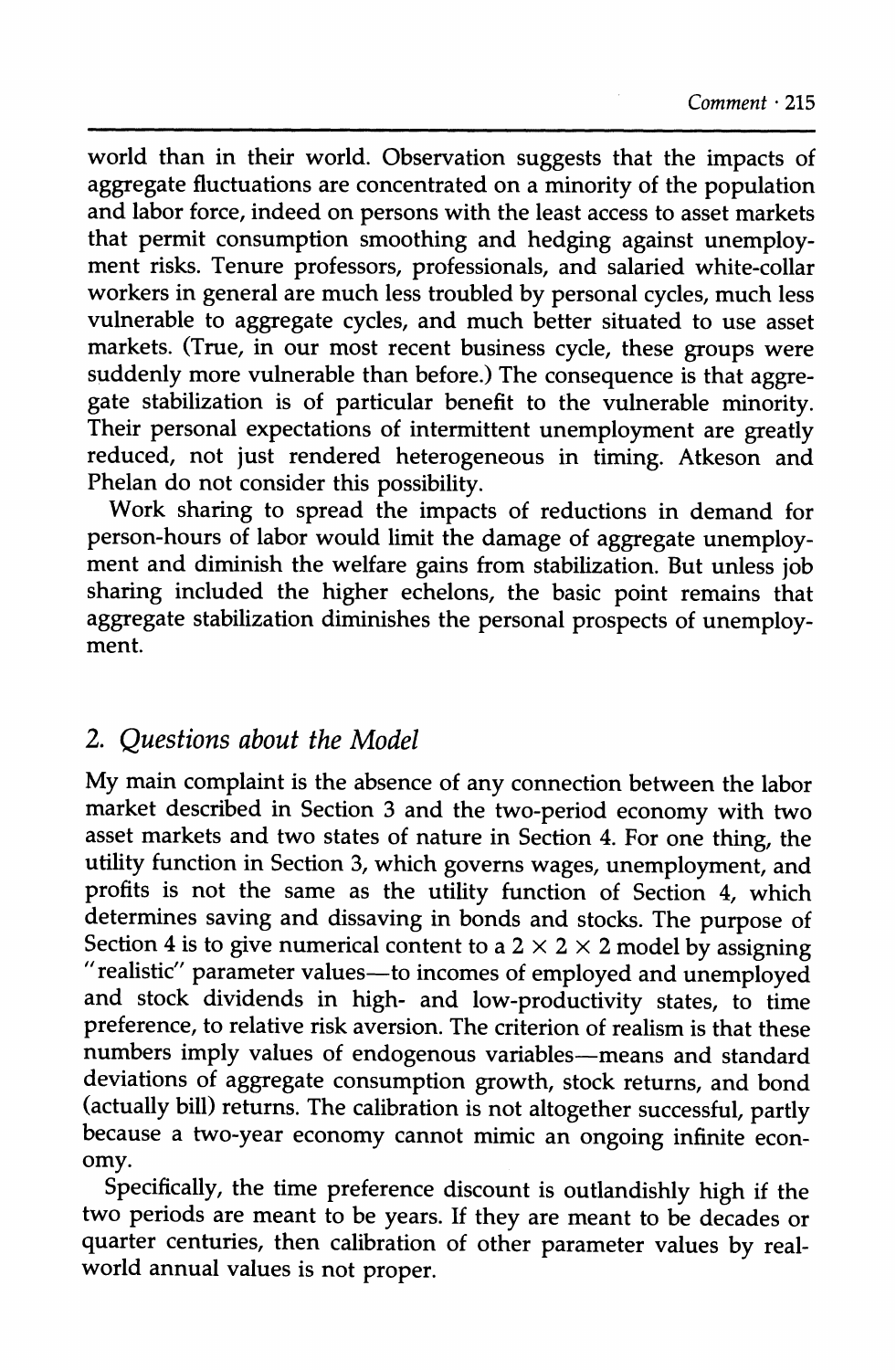**In the two-period model, the "stock" pays just one simple dividend, higher in the good state than in the bad state. Thus, there is no counterpart of the capital-gain component of total return taken as the stylized fact.** 

**The most serious complaint is that the "stock" in the model is a completely arbitrary and artificial construct. The authors make no effort to identify it with claims on the profits generated in the wage-employment model of Section 3. (Positive profits are generated because riskaverse workers settle on wages systematically lower than productivity in order to lower unemployment risk.) Indeed, the Section 4 model appears to involve no identity that tells us that wages plus dividends equal production on each date in each state of nature. Likewise, the government budget is not modeled. How are the jobs programs paid for? Evidently, neither by debt issues nor by taxes.** 

**Although the authors stress the possible role of asset prices in contributing to consumption smoothing, they do not tell us the asset prices generated by their model, with and without government countercyclical job creation, and in the two possible initial-period states. One reason for interest in these numbers is to see whether interest rates are procyclical or countercyclical. They might be higher in a low-productivity initial state, reflecting the higher marginal utility of current consumption. This would be a mark against the credibility of real business cycle models that interpret fluctuations as intertemporal substitutions, as against demand-side disequilibrium models, which imply low interest rates in recessions because investments are constrained by current and expected demand rather than by saving.** 

#### **REFERENCES**

**Brainard, W. C., and F. T. Dolbear. (1971). Social risk and financial markets. American Economic Review LXI: 360-370.** 

**DeLong, J. B., and L. H. Summers. (1988). How does macroeconomic policy affect output? Brookings Papers on Economic Activity 2:433-480.** 

# **Discussion**

**Michael Woodford pointed out that the crucial assumption in the model seemed to be a natural rate hypothesis and not the assumption that productivity shocks are driving aggregate fluctuations. Under a natural rate assumption, the model's welfare implications are relevant,**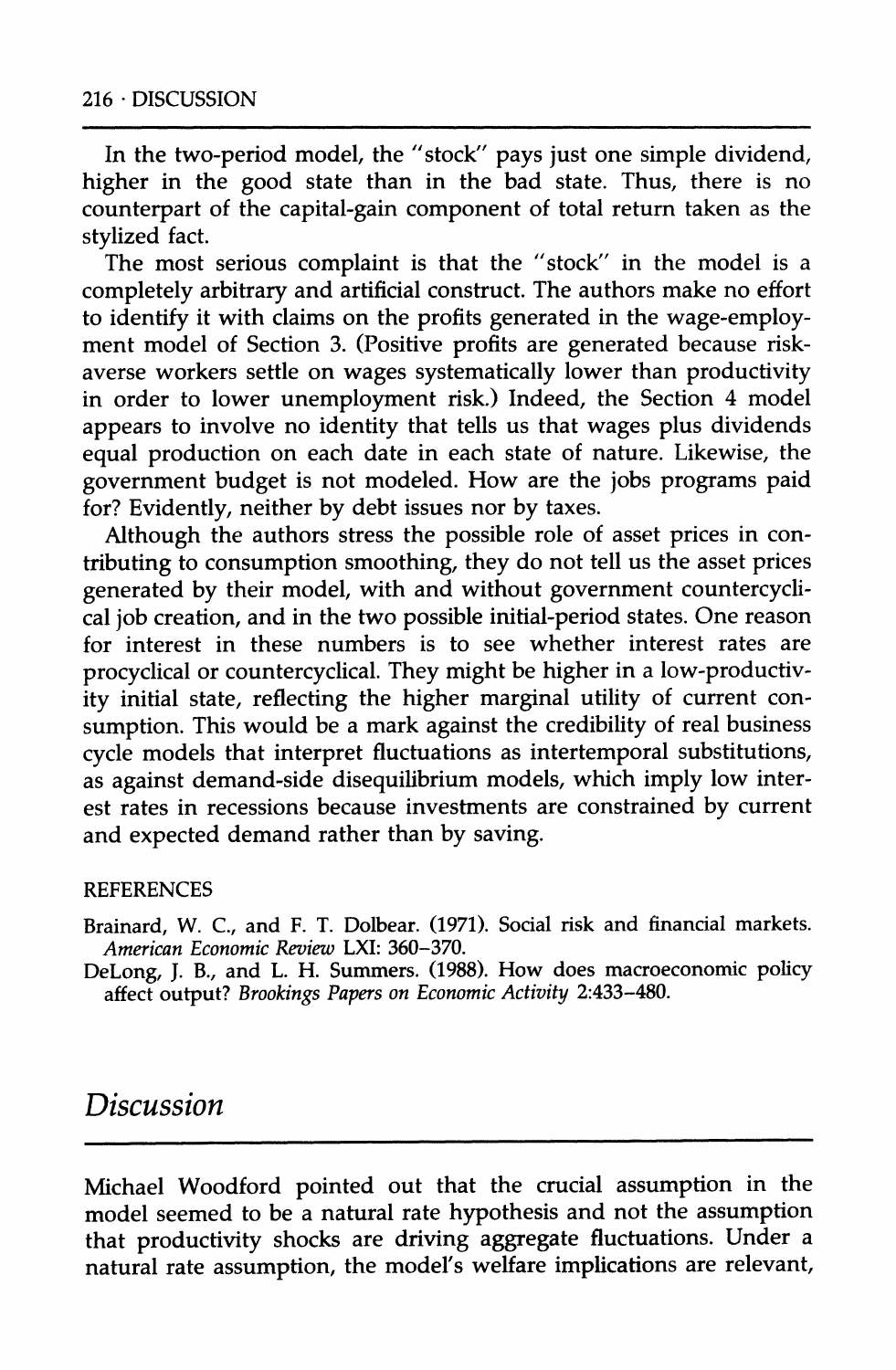**regardless of the source of the shocks driving the aggregate fluctuations. Atkeson agreed with this interpretation and said that it was primarily out of convenience that only productivity shocks were included.** 

**Peter Diamond noted that knowing the costs associated with risk aversion and individual unemployment experiences was important not just for stabilization policy but also for public finance issues such as choosing parameters for unemployment insurance. He cited work by Jonathan Gruber, who has used the PSID to look at the effect of unemployment insurance on people's consumption, and suggested that this work could be used to calibrate the individual fluctuations in Atkeson and Phelan's model.** 

**Diamond also asked why employment and unemployment were modeled as single-period, independent events instead of a more common hazard approach, where the probability of employment conditional on being employed would be much higher than conditional on being unemployed. If individuals' unemployment risks were allowed to compound from period to period, then the fluctuations in consumption would tend to be higher. He also noted that if long-term unemployment spells lowered the probability of becoming employed by more than short spells, then there would be room for stabilization policy to improve welfare by reducing the probability of long-term unemploy**ment, even if there was no effect on the mean level of unemployment. **Diamond added that more attention needed to be focused on characterizing the distribution of the shocks since individual decisions will be very sensitive to this distribution.** 

**In response to Diamond, Atkeson said that the optimization problem faced by workers would be much more complicated if unemployment tended to persist. However, he suspected that even in more complicated settings, the endogeneity of the wages and, thus, of the unemployment probabilities would yield similar results.** 

**Olivier Blanchard suggested that an interesting empirical exercise to test the implications of the model would be to compute the unconditional hazard rates in and out of unemployment and employment in the absence of any aggregate fluctuations. Blanchard said that a simple way to do this would be to take the work Steve Davis and others have done in identifying reallocative versus aggregate shocks and to estimate hazard functions conditional on setting the aggregate shocks to zero. He guessed that the results would be consistent with the model, that there would still be a substantial amount of reallocation in the economy, and that the unconditional probabilities might not change very much.**